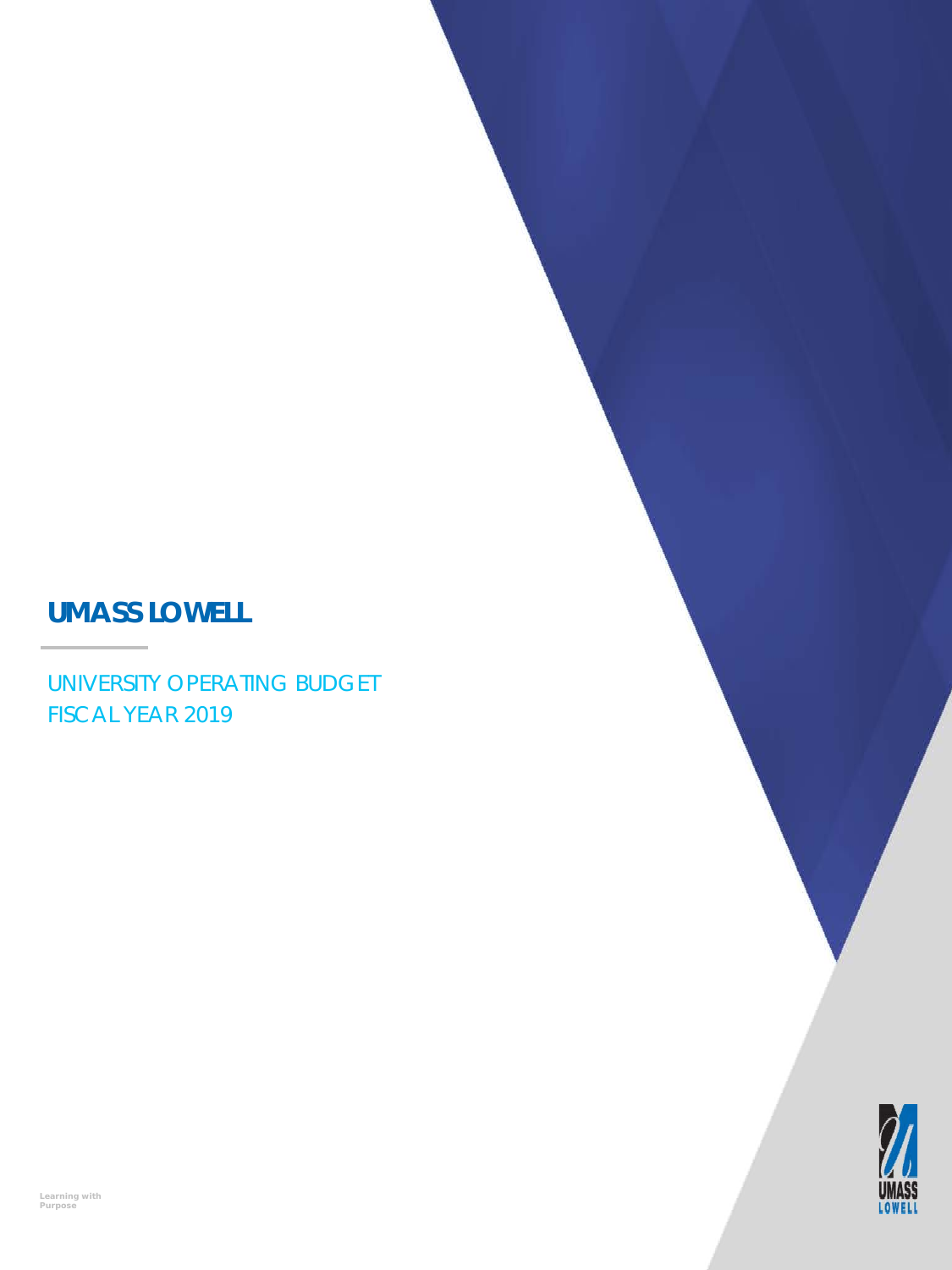

# LOWELL CAMPUS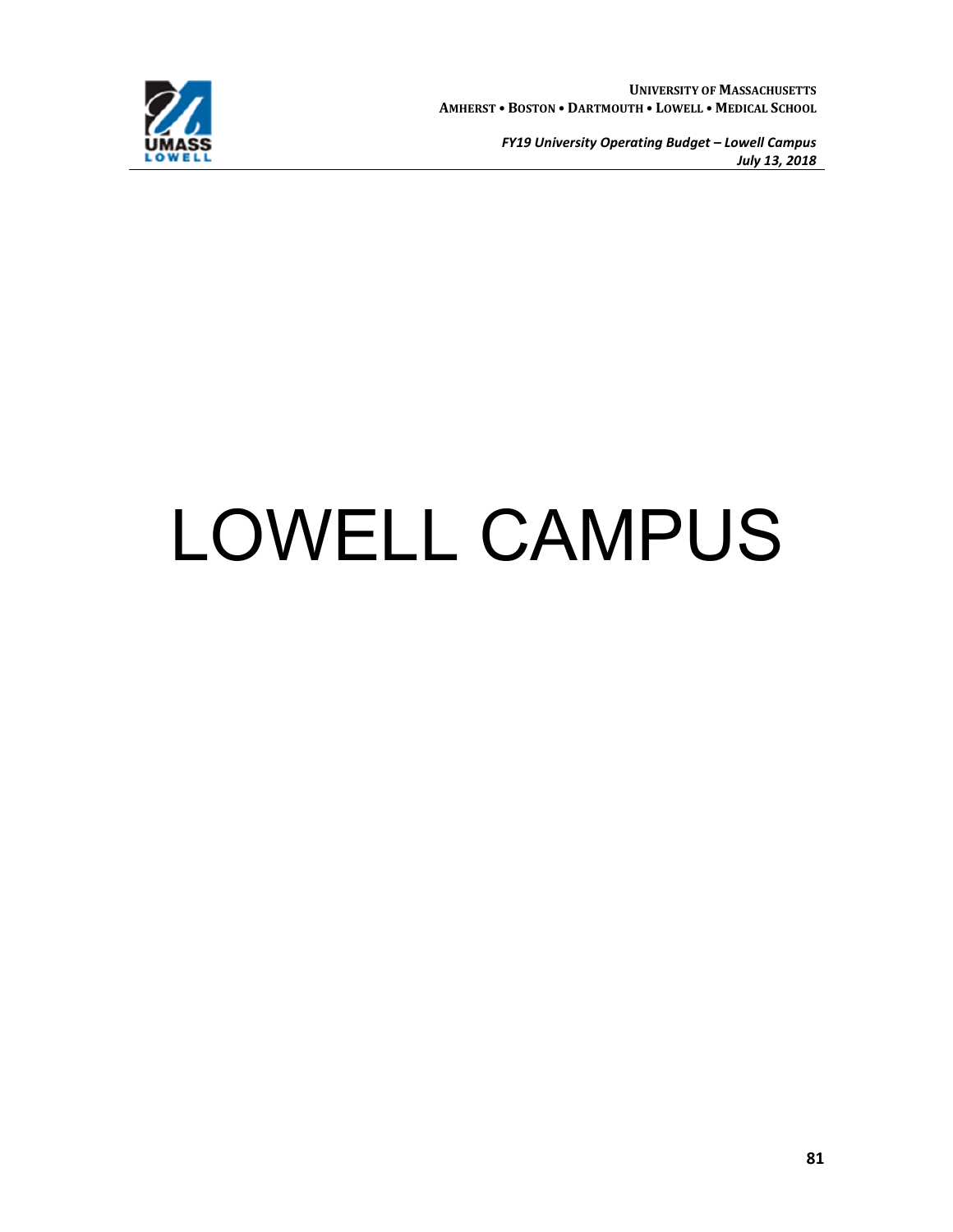

## **FY19 Campus Budget Overview**

The University of Massachusetts Lowell submits for review and approval its Fiscal Year 2019 Operating Budget totaling approximately \$470 million. The FY2019 Operating Budget presents a general plan for the year and outlines our priorities, resources and planned use of funds in FY 2019. The document considers the FY2017 actual financial statement results, the forecasted results for FY2018 and the projected outcome for FY2019 based on the campus budget planning and parameters established by the President's Office. Lowell's FY2019 Operating Budget has been developed within the context of our 2020 Strategic Plan and multi-year financial plan reviewed by the Board of Trustees in December 2017.

Key revenue and expense assumptions of the FY2019 budget include:

- State appropriation that reflects a one percent increase over FY2018 and no funds for FY2019 collective bargaining.
- Projected 5.1% increase in revenue from tuition and fees (net of financial aid) resulting from student charge increases for in-state and out-of-state undergraduate students and growth in undergraduate, graduate, out-of-state and continuing studies enrollment.
- Strategic growth-related cost increases include new faculty to maintain an 18 to 1 student to faculty ratio, financial aid and increases in operating funds for facilities and operations.
- Salary costs will increase 3.3% over last year and the cost of providing benefits is projected to increase 5.3% mostly due to the fringe rate increase.
- Other cost drivers include depreciation, operations and maintenance expenses and continued investments for student services, classroom technology and network improvements.

The overall result of the changes in budgeted revenues and expenses for FY2019 is a projected \$3.2 million surplus or a 0.7% operating margin. However, if the final state appropriation allocation to the Lowell campus is less than what is built into this budget and/or if the University does not support the student charge increases requested, the campus will have to implement more drastic budget solutions than those that are already planned which will stunt the campus strategic growth plan. In FY19 the campus will not fund \$15 million (or 4%) of Educational and General (E&G) costs and needs. These actions are in addition to the nearly \$7 million in personnel and non-personnel cuts implemented in FY17 and carried forward into FY18.

#### **UMass Lowell 2020 Strategic Plan**

UMass Lowell formally launched the public phase of *Our Legacy, Our Place: The Campaign for UMass Lowell* in 2016. This comprehensive fundraising campaign has a goal of \$125 million by 2020 and five clearly defined priorities consistent with the vision outlined in our strategic plan:

- Increase student scholarships to alleviate the student debt burden;
- Invest in first-rate faculty;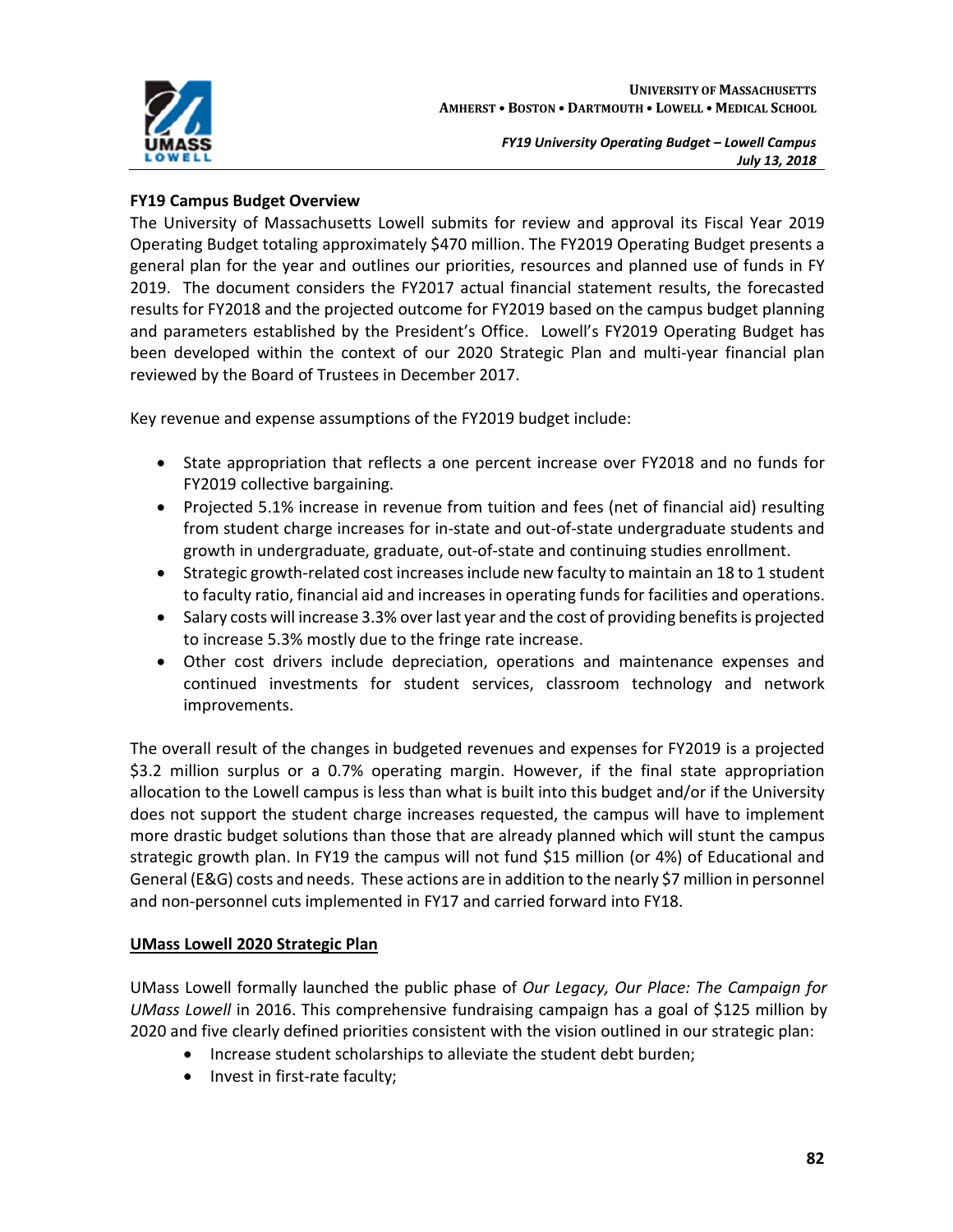

- Enhance our facilities and campus;
- Bolster our Division I athletics program; and
- Strengthen our alumni engagement.

The campaign is closing in on its initial goal, having raised nearly \$118 million to this point. Among the recent successes are a number of philanthropic milestones leading to the opening of the Pulichino-Tong Business Center, the naming of the both the Solomont School of Nursing and the Zuckerberg College of Health Sciences, and the dedication of Dandeneau Hall. Once our campaign goal has been reached, we will increase the goal to \$150 million by 2020, with a focus on enhancing student scholarship support.

The University of Massachusetts Lowell embarked on a strategic planning process in 2010 to define our vision for the future and create a road map to achieve our ambitious goals by 2020. We have regularly reviewed the plan with stakeholders from across the university community including the President's Office and Board of Trustees.

We hold ourselves accountable to the goals we have set. To measure our progress, the university publishes an annual Report Card (UMass Lowell Report Card). It is a useful gauge of what we have accomplished and what work remains ahead of us. The Strategic Plan was updated in March 2017 and the Report Card in March of 2018. As previously noted our multi-year financial plan (MYFP) is reviewed annually to reflect the planning, goals and benchmarks contained in the updates. The Lowell campus continues to aggressively pursue non-state revenues through expanded auxiliary operations such as hospitality and events services, our highly successful online, corporate and continuing education program and partnerships with industry and corporations.

Since 2010, the campus has made great progressin every area. Enrollment has climbed, research flourished, opportunities for experiential and international learning increased, the endowment has grown and collaborations with industry and other partners are thriving. In a sign of the national and international recognition of this progress, the university has steadily climbed in numerous college rankings.

Headcount enrollments grew 57% between 2007 and 2017 and FTE enrollments are projected to grow 2.7% this Fall 2018. UMass Lowell is expanding undergraduate out-of-state and international enrollments, Master's and on-line enrollments and is focused on increasing the retention and persistence of current students to maintain enrollment levels and improve student outcomes. The campusfacilities master plans addressthe pressures of current and future growth including demand for new academic programs and residential and recreational facilities and the continued need to renew facilities with systems that show signs of obsolescence and address the backlog of deferred maintenance. There are no new buildings planned for the near future. The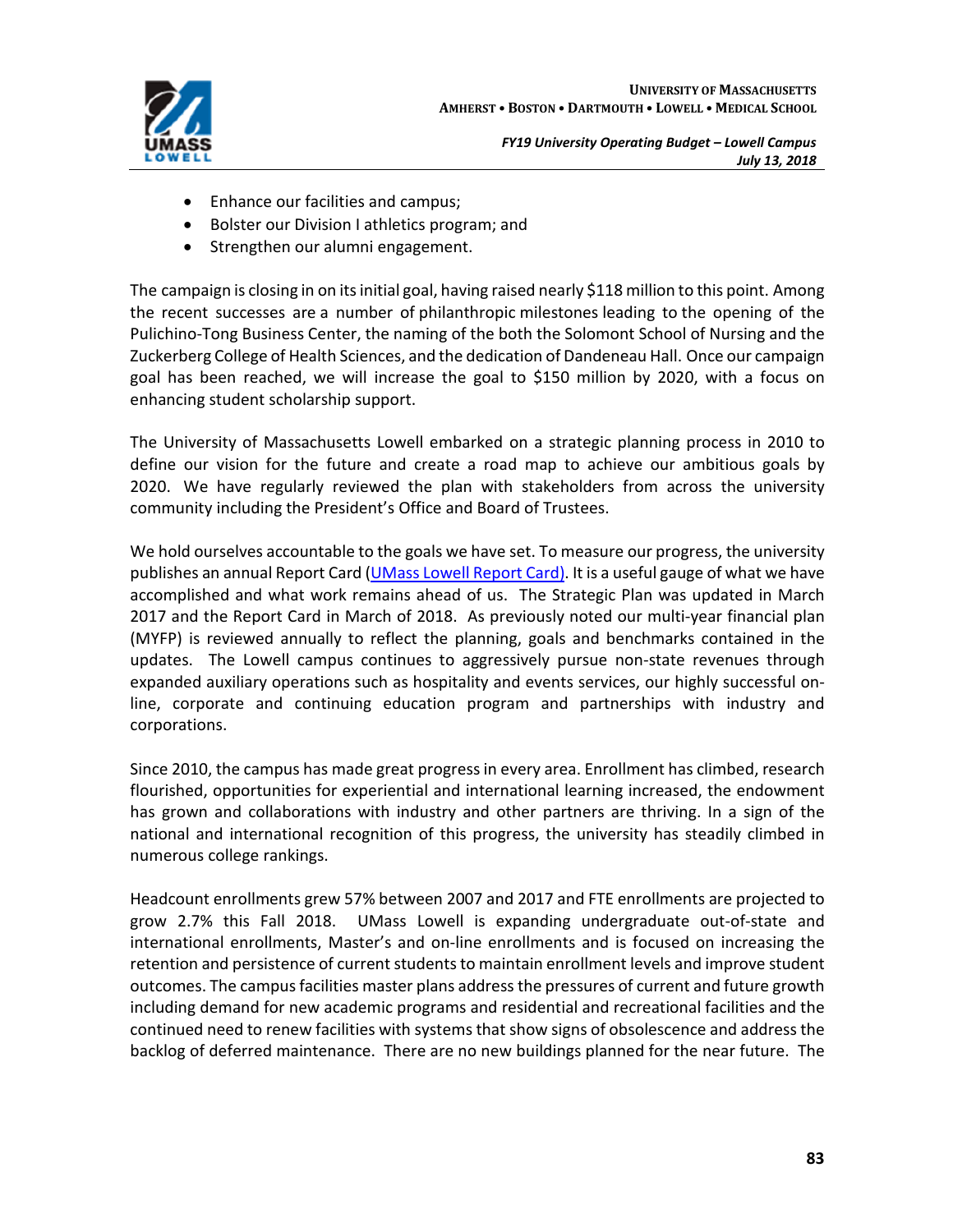

focus of our efforts is on right-sizing and rationalizing space utilization, addressing deferred maintenance and making ADA-related improvements to all our facilities.

#### **Multi-year Financial Planning**

**A critical element of the strategic plan is that it be financially sustainable into the future.** The campus multi-year financial planning targets and annual operating budget goals are directed toward achieving positive annual operating margins, building sufficient reserves and maintaining a debt service ratio under the University policy cap of 8 percent. The strategic plan and updates to the campus multi-year financial plan and capital plan are reviewed annually by the President's Office and the Board of Trustees and have received support.

Enrollment growth has been a driving force behind the success of the strategic plan. Growing enrollments, resulting from growing demand, has created economies of scale in facilities use and service delivery and generated the additional revenues to make further investments in those areas that would improve student success and enhance the quality of the academic and research program including the many new and renovated facilities across all three campuses.

The campus has embraced and isimplementing many academic and administrative efficiency and effectiveness initiatives and ideas generated throughout the University system. It is through the combination of increasing revenues through enrollment, fundraising, sponsored research and entrepreneurial activities and controlling costs that will result in a financially sustainable future. Slowing down any of these efforts will impact progress.

The last time the campus and University system updated the multi-year financial plan (FY2018 to FY2023) was in September of 2017. Prior to that update, the campus made adjustments to some key planning assumptions to reflect the updated strategic plan including a reduction in the campus enrollment target for 2020 from 20,000 headcounts to 19,000 and related revenue and expense items such as tuition and financial aid. We also adjusted the annual growth targets out through FY2023.

These baseline assumption adjustments impacted the operating margins and ratios presented to the Board of Trustees in December 2017 and continue to be reflected in the FY2019 Operating Budget.

Key elements of our strategic planning include:

#### **Academic Program Vision and Value Proposition:**

UMass Lowell strives to offer our students the highest quality academic programs, hands-on learning, and the application of classroom knowledge for applied real-world problem solving. As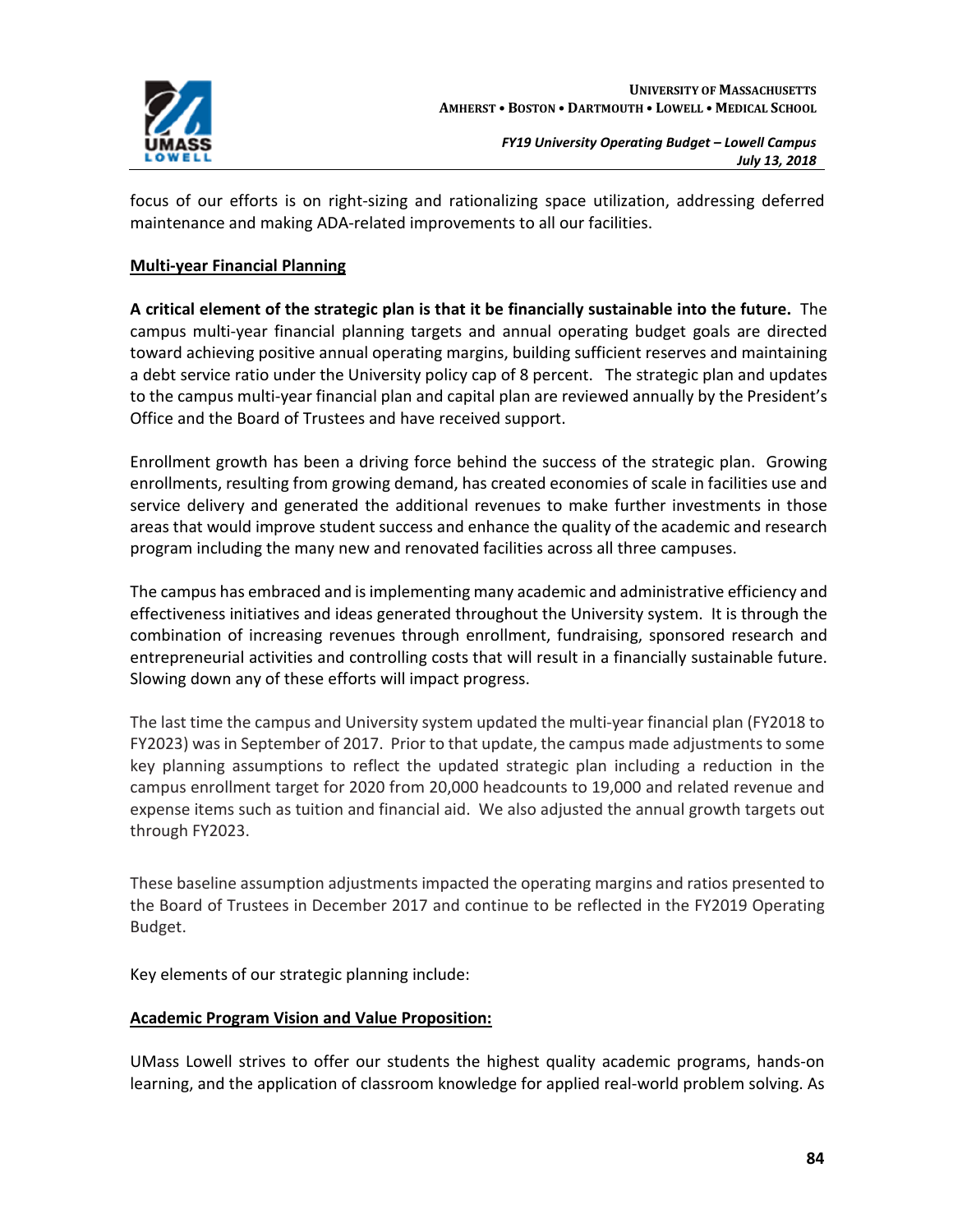

a result of these educational elements, UMass Lowell students have high placement rates upon graduation in meaningful, well-paying careers. We are fortunate to have a large cadre of privatesector partners for internships, co-op experiences, service-learning opportunities, capstone project sponsors, and DifferenceMaker project advisers. These partnerships also extend to our cooperative research endeavors. Thisimmersion in real-world applicationsisfoundational to the educational experience at UMass Lowell .

The value proposition of UMass Lowell is *a highest tier educational experience coupled with affordability*. We understand many of our students are first-generation students from diverse socio-economic backgrounds and are therefore conscious to keep tuition and fees as low as possible while enabling the growth in services essential to provide our expanding student body with high quality support, such as advising and mentorship. We are also conscious to allocate significant financial aid resources in our budget in order to meet the needs of our students, enabling them to graduate with a minimal debt burden compared to peer institutions. This effort has continually improved our graduation rates.

The University uses a number of comprehensive reviews (AQAD, accreditation, new program approval processes, etc.) to assess quality, student demand, student satisfaction, areas of improvement, and new opportunities for investment or reallocation. As a result of such periodic reviews, several programs have been modified or closed. Regional, Economic and Social Development (RESD), Civil Engineering Technology, and Industrial Technology were closed, and Nuclear Engineering was consolidated into the Chemical Engineering curriculum as a Nuclear Engineering option. In addition, 13 Graduate Certificate programs were discontinued due to consistently low demand.

Implementation of the DataMart this year has enabled effective assessment of departmental productivity. Utilization of course capacity has been increased significantly and we are able to assess academic degree program and departmental productivity in ways that we have not been able to accomplish systematically in the past. This will allow us to deploy our faculty resources and academic budgets more strategically, efficiently and with greater effectiveness.

#### **Enrollment Strategy:**

#### **First-Time First-Year Undergraduates & Transfers**

- As previously noted, the campus has reduced its 2020 enrollment target from 20,000 headcount (15,500 FTE) to 19,000 headcount (15,000 FTE). This change represents an annual growth rate of 2.0% year-on-year (FTE students).
- Our FTE target for Fall 2018 is 14,836 a 2.9% increase over FY18. Reaching this target is dependent upon a combination of recruitment of First-Time First-Year (FTFY) freshman, recruitment of transfer students, retention of admitted students, progress of upperclassmen in their degree plans, and graduation rates.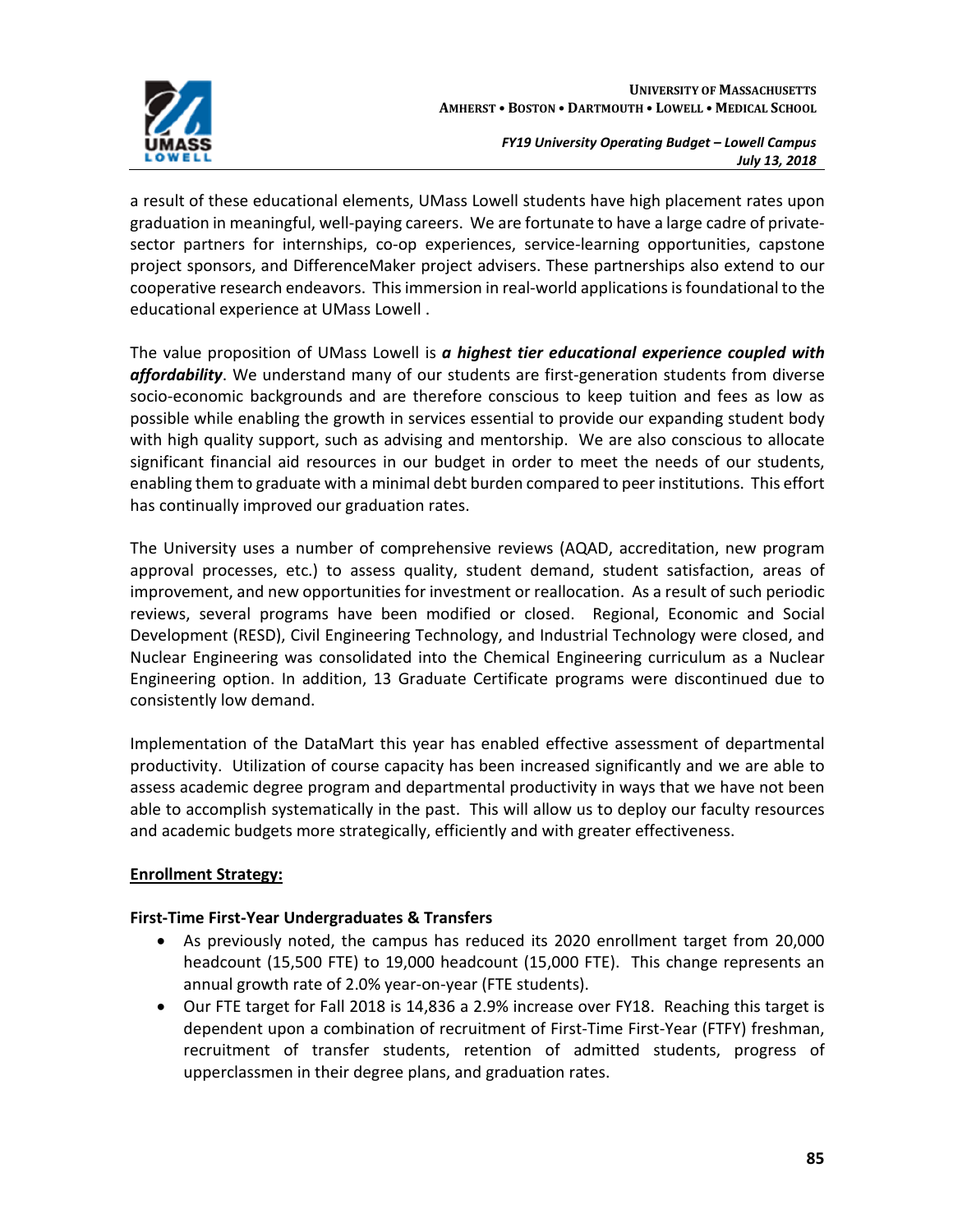

- Our incoming class of FTFY undergraduate enrollment in FY18 was 1,997. Our goal for FY19 is 7.6% growth (2,150). We attribute this increase to the engagement efforts of our department chairs and deans this past year, and their emphasis on yielding admitted students through welcome days and orientation.
- TargetX, anchored by Salesforce, has improved recruitment efforts by providing additional resources, including real-time measurement of engagement with prospective students, texting capabilities, and analytics that inform current and future marketing strategies. It has also provided a consolidated platform to manage daily operations, including more efficient and effective management of responses to inquiries from prospective students.
- We are making efforts to maintain the current level of 1,702 transfer students for this year (Fall and Spring). Maintaining this level of transfer students is dependent upon continued good relations with community college partners and state universities, through reverse transfer arrangements that mutually benefit both partners, in addition to maintaining the steady stream of transfer students from private institutions. We have established an effective partnership effort with Middlesex Community College to recruit, house and transfer students together.

### **Undergraduate Retention strategy:**

- Understanding our student body and their challenges is crucial to our retention strategy. We have instituted a new retention structure which centrally coordinates all deans' office advising personnel, professional academic advisors, Dean of Academic Services, Vice Provost for Student Success, and Dean of Student Affairs. This structure includes coordinated tracking and outreach through Salesforce, understanding obstacles to student success, early intervention for students in academic difficulty, targeted advancement funds at the disposal of the Vice Provost for Student Success to address acute retention issues.
- Advising is critical to student success and retention. An integral part of the new retention strategy includes innovative approaches to advising.
	- o Our new advising model ensures that each student will have an assigned professional staff adviser as well as an assigned faculty mentor. The advising "community" in each college will include an Honors liaison, and a Centers for Learning liaison for tutoring support.
	- $\circ$  Through the River Hawk Scholars Academy a new program we have invited 575 students possibly needing extra support into an integrated program of advising, a living learning community, tutoring services, first-year service-learning projects, strategies for success, and enrichment activities.
- The first year engagement experiences are critical to student success and retention. We have instituted first-year seminars in each college tied to disciplines and career opportunities. Students are offered the chance to participate in the DifferenceMakers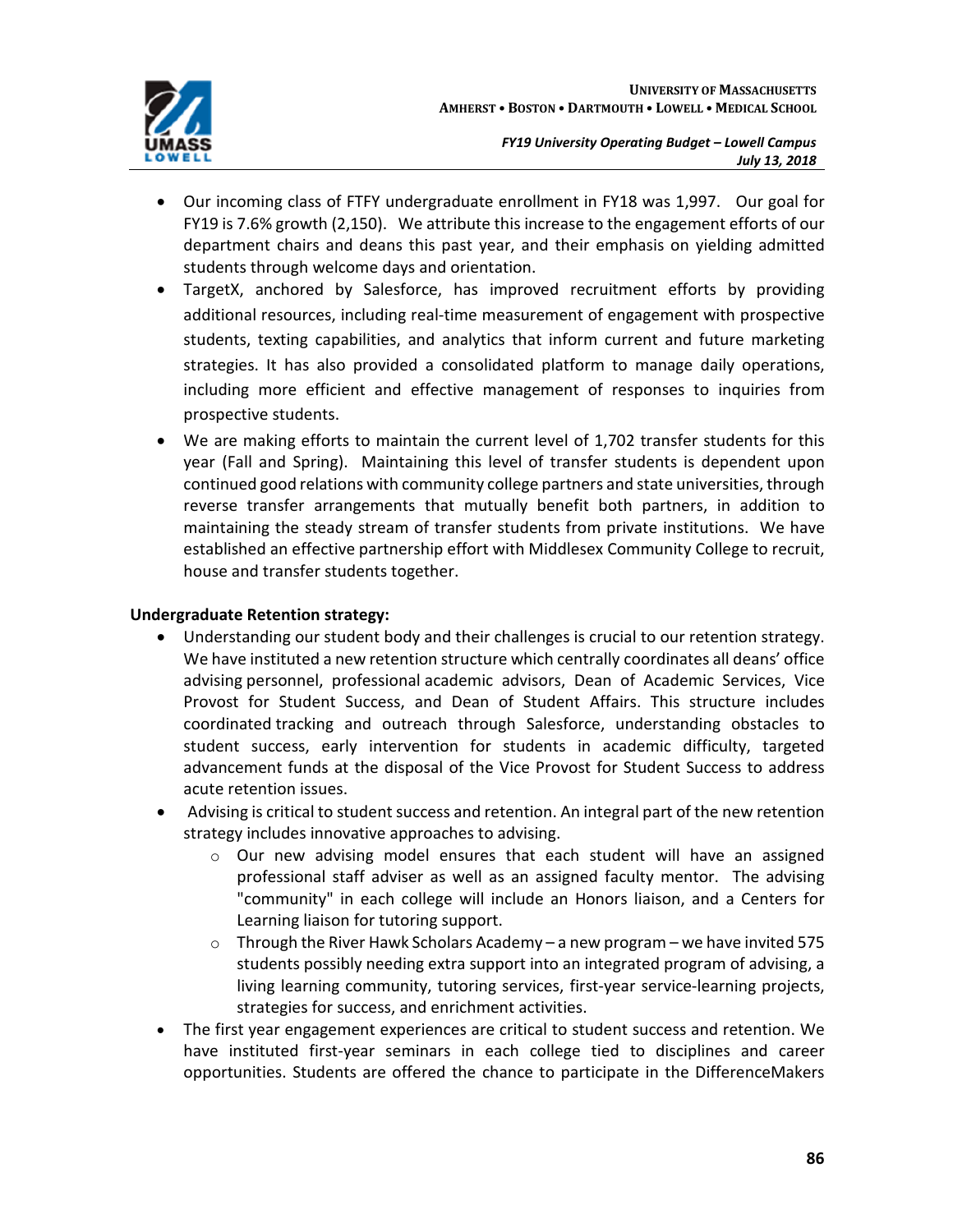

program and service learning opportunities, and we have expanded out Living-Learning Communities to 33.

#### **Financial Aid Strategy:**

The campus has set a 2020 goal to reduce undergraduate debt at graduation to \$30,000. This is an ambitious target that will require additional funding for financial aid as well as an all campus approach to supporting financial literacy programming for students and reducing time to degree completion. Institutional financial aid increased more than \$17 million between FY2015 and FY2018 from \$43.7 million to \$60.8 million (per the University Financial Aid Report). The FY2019 operating budget includes an increase of \$3.0 million in financial aid (additional financial aid funding has been requested and is under review). The new funds will allow us to meet approximately 88% of need as we continue to review the balance between need and merit aid and how we use endowment and campus funds to attract and retain students.

#### **Graduate Student Enrollment Strategy:**

- This year we restructured the Office of Graduate Programs, which now reports to the Vice Provost for Innovation & Workforce Development. These, and other, changes were the result of a comprehensive review of services by an external consultant. The institution of the new structure included the implementation of TargetX for identifying, tracking and recruiting prospective tuition-paying graduate students.
- The next cycle masters enrollment strategies will focus on the following:
	- o Local recruitment with key partners through vertical industry associations, preferred graduate programs, and executive education
	- o National recruitment focused on STEM graduate fields
	- o Bachelors to masters transition focusing on scholarship funds to veterans and current bachelor students
	- o One-prime markets of masters programs to enhance regional market competitions
	- o Direct recruiting strategies with international student markets

#### **OnLine Strategy:**

- Online course enrollments grew 156% from AY07 to AY16 or from 10,476 to 26,834. A tremendous achievement but one that will be hard to match in the current competitive marketplace. Therefore, the campus has conservatively planned to grow course enrollments to 29,500 by 2020. Greater collaboration among the Colleges, Online and Continuing Education, business and industry will help us move forward in this critical area.
- Currently 85% of our online and continuing education courses are offered online; the target is to move this number closer to 95% in the coming years to further increase operating revenues, meet student demand and reduce growth pressures on our facilities.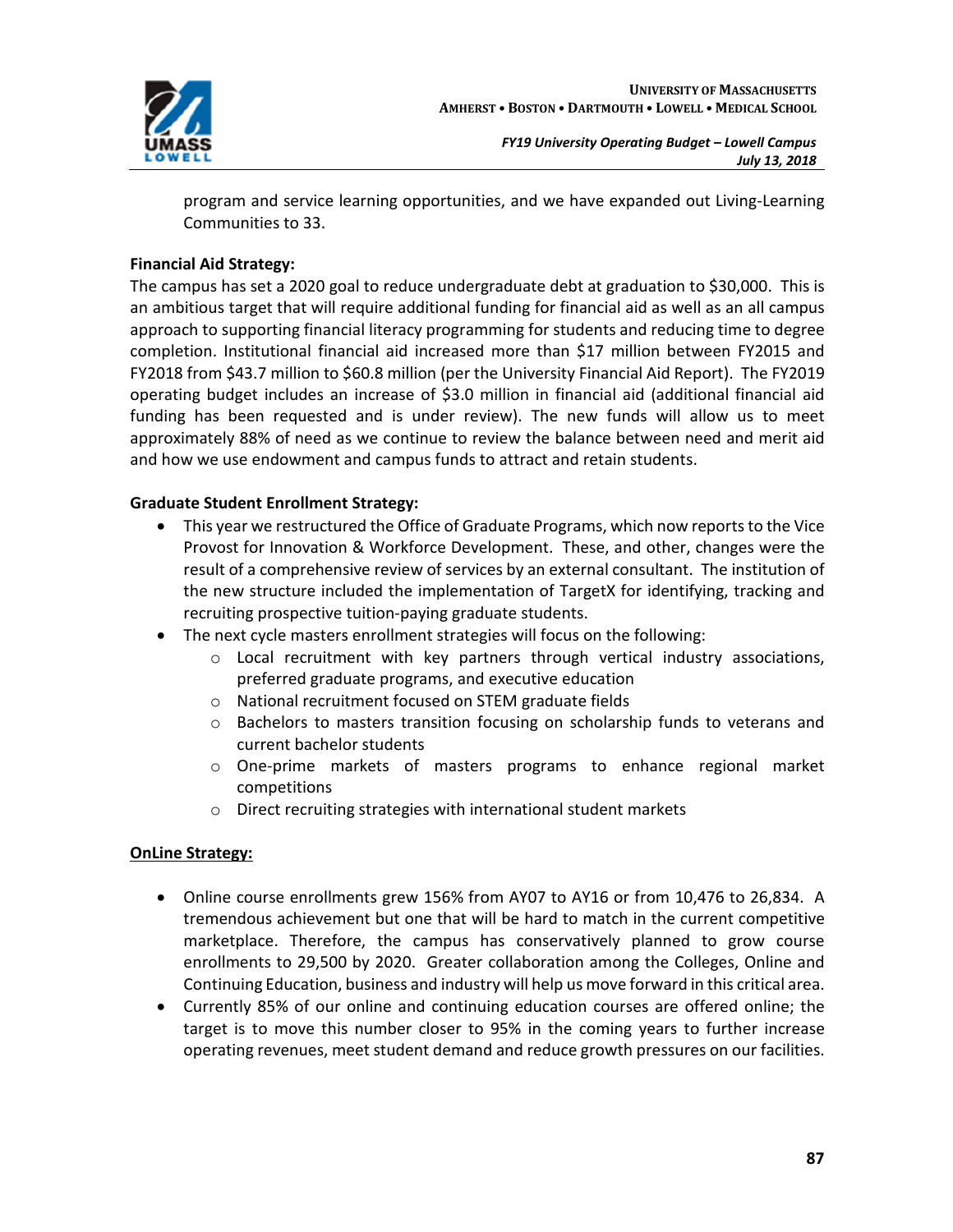

- New strategic programming initiatives next year will include developing online concentrations for the newly launched Master of Science in Engineering Management as well as a new online Master's degree in Public Administration.
- Corporate partnerships that contribute to workforce development in the state of Massachusetts will be expanded. Online and Continuing Education recently renewed a partnership with Mass Development to continue its' financialsupport of two very popular UMass Lowell online graduate certificate programsforthe next three years: 1.) Graduate Certificate program in Cyber Security offered at Hanscom Air Force Base and 2.) Graduate Certificate program in New Venture Creation at Natick Labs.
- UMass Lowell already has a sizeable number of online enrollments outside of Massachusetts and will invest in recruiting more students nationwide.
- To better accommodate our increasing online student population, the campus will modernize our student recruitment and support services. We are in the process of implementing TargetX Salesforce to increase our capacity to recruit, admit and retain students.

## **Employee Planning**

- As part of our multi-year planning the campus targets an overall student to faculty ratio of 18 to 1 and allocates new funding for faculty to maintain that ratio as enrollments grow and change. We are currently operating at 17 to 1.
- The campus eliminated or deferred 40 staff positions over FY2016 and FY2017 to adjust to the reduction in state support and impacts of the then unfunded collective bargaining agreements and intends to selectively hire staff in critical areas to support increased campus square footage, provide student support services and support the strategic plan.
- The campus implemented an essential hiring review process in 2016 and proactively manages and budgets all positions to maximize vacancy savings during the fiscal year and to control growth in the base budget. This allows us to realize one-time savings from vacancies on an annual basis

# **Fundraising**

• Using the Twelve Characteristics of a Successful Advancement Program as a guidepost, FY19 will find an enhanced effort in both alumni engagement and focused fundraising. In addition to our continued approach to increasing the endowment for student financial aid and faculty support, we will accelerate our fundraising efforts for the renovations of Perry Hall and Coburn Hall.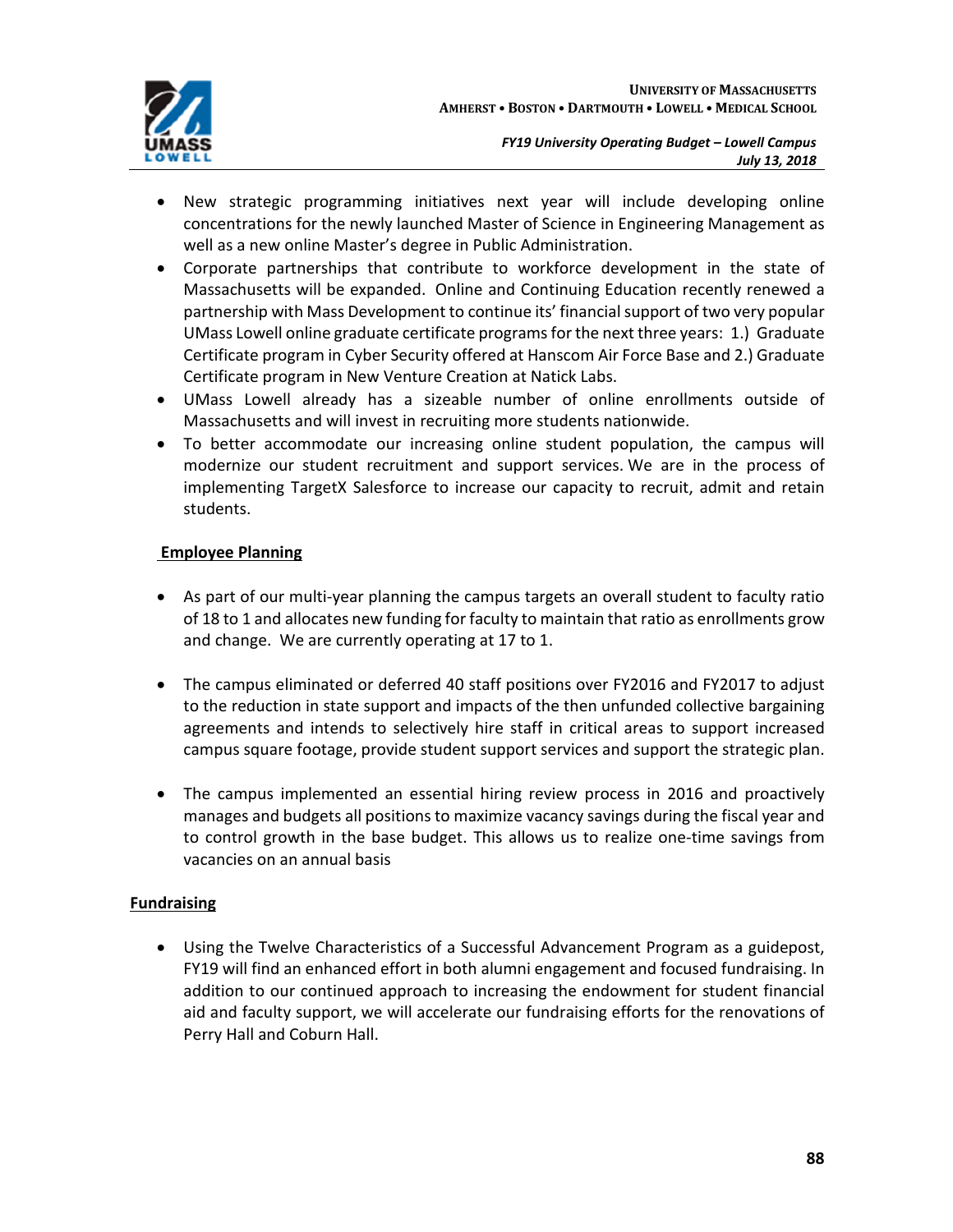

- We have had incredible success with of our Days of Giving in 2017 and 2018 and will continue to use this as a way to inspire giving among new donors, as well as to bring lapsed donors back into the fold.
- With the success of the system-wide alumni events and the growth of our alumni activity worldwide, we will continue to grow both the breadth and depth of our alumni participation.
- With a stable Advancement staff in place, we will work with the UMass Foundation to add training opportunities for our staff, to increase their fundraising and engagement capacity.

#### **FY 2019 Budget Planning Assumptions**

#### Revenues

#### *State Support*

The University of Massachusetts Lowell FY2019 operating budget utilizes the state appropriation allocation assumptions proposed by the President's Office. The FY2019 state appropriation allocation assumption of \$120.4 million includes fringe benefits. Our budget also assumes that the campus will receive its full allocation of the FY2018 state appropriation and the one percent increase assumed for FY2019.

#### *Enrollment and Student Charges*

The Lowell campus anticipates an overall FTE student enrollment increase of 2.7% for Fall 2018 to 14,807 students on the way to our 2020 target of 15,000. As indicated, UMass Lowell is expanding undergraduate out-of-state and international enrollments, Master's and on-line enrollments and is focused on increasing the retention and persistence of current students to maintain enrollment levels and improve student outcomes.

| <b>Students</b>               | <b>Budget</b> | <b>Projection</b> | <b>Variance</b>          |         | <b>Actual</b> |
|-------------------------------|---------------|-------------------|--------------------------|---------|---------------|
| (FTEs)                        | <b>FY2019</b> | <b>FY2018</b>     | #                        | %       | <b>FY2017</b> |
| Undergraduate: In State       | 9,192         | 8,898             | 294                      | 3.3%    | 8,411         |
| Undergraduate: Out of State   | 1,386         | 1,342             | 44                       | 3.3%    | 1,326         |
| <b>Undergraduate: Total</b>   | 10,578        | 10,240            | 338                      | 3.3%    | 9,737         |
| Graduate: In state            | 1,026         | 1,026             | ۰                        | 0.0%    | 1,008         |
| <b>Graduate: Out of State</b> | 768           | 768               | $\overline{\phantom{a}}$ | 0.0%    | 809           |
| <b>Graduate: Total</b>        | 1.794         | 1.794             | $\overline{\phantom{a}}$ | 0.0%    | 1,817         |
| <b>Continuing Education</b>   | 444           | 484               | (40)                     | $-8.3%$ | 567           |
| Online                        | 2,020         | 1,906             | 114                      | 6.0%    | 1,784         |
| <b>Total FTE Enrollment</b>   | 14,836        | 14,424            | 412                      | 2.9%    | 13,905        |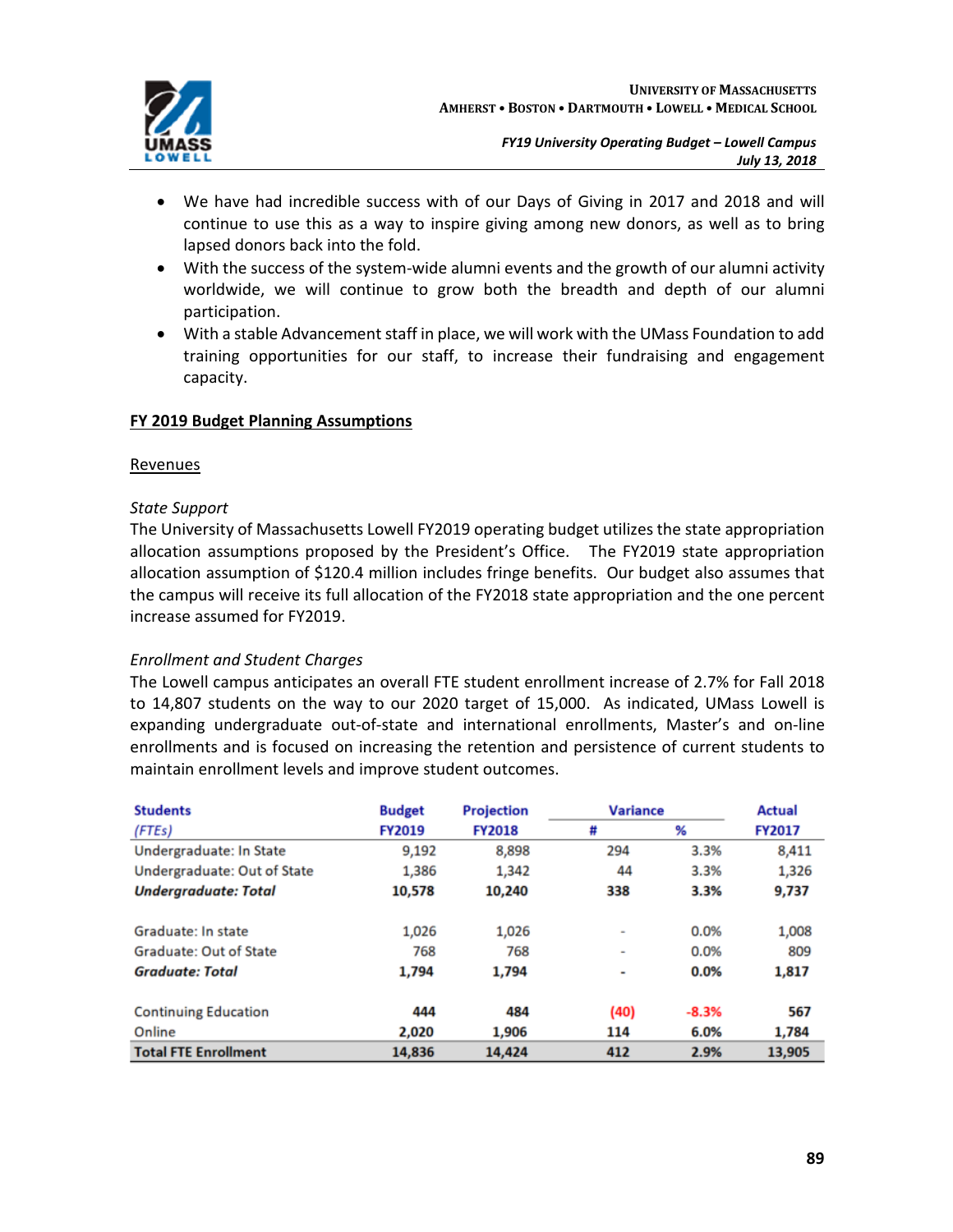

The university has proposed increasing mandatory tuition and fees by \$380 for all in-state undergraduate students and a 3% increase for out-of-state undergraduate students.

#### **In-State Undergraduate Tuition & Mandatory Fees**

|        | <b>FY 18</b>      | FY 19 \$ Change % Change |      |
|--------|-------------------|--------------------------|------|
| Lowell | \$14,800 \$15,180 | \$380                    | 2.6% |

The enrollment growth and student charge increases will result in an estimated 5.1% increase in tuition and fee revenue (net of financial aid). Enrollment growth and efforts to expand the residential experience for students will generate a 1.7% increase in revenues from Residential Housing and Food Services. New revenues from the rate increases will support inflationary increases and capital improvements to residential and dining facilities. Financial aid continues to grow as a percent of tuition revenues to mitigate student charge increases. Thisratio is expected to be 24% in FY19 up from 20% in FY16.

#### *Grants & Contracts*

Grant and contract revenue from all sources is projected to increase 3.2% in FY2019. In FY17 the university renegotiated the federal Facilities and Administration (overhead) rate up from 51% to 53% in FY17and 55% in FY18. The F&A rate will further increase to 56.5% in FY19. F&A return is critical to offset costs incurred to support research and to seed and stimulate new research grants.

#### **Expenditures**

The campus has budgeted faculty in FY2019 with a targeted 18:1 student faculty ratio at the campus level. A multi-year faculty hiring plan is under development which will identify faculty resource needs at the College and Department levels and inform our resource allocation plan in the future. Staffing levels have increased in areas of critical importance to the strategic plan, primarily in the facilities, public safety, student services and academic support areas. However, the campus intends to limit any new staff hires in FY2019 to only those personnel essential to the health and safety of the campus community or are critical to enhancing student success and revenue growth.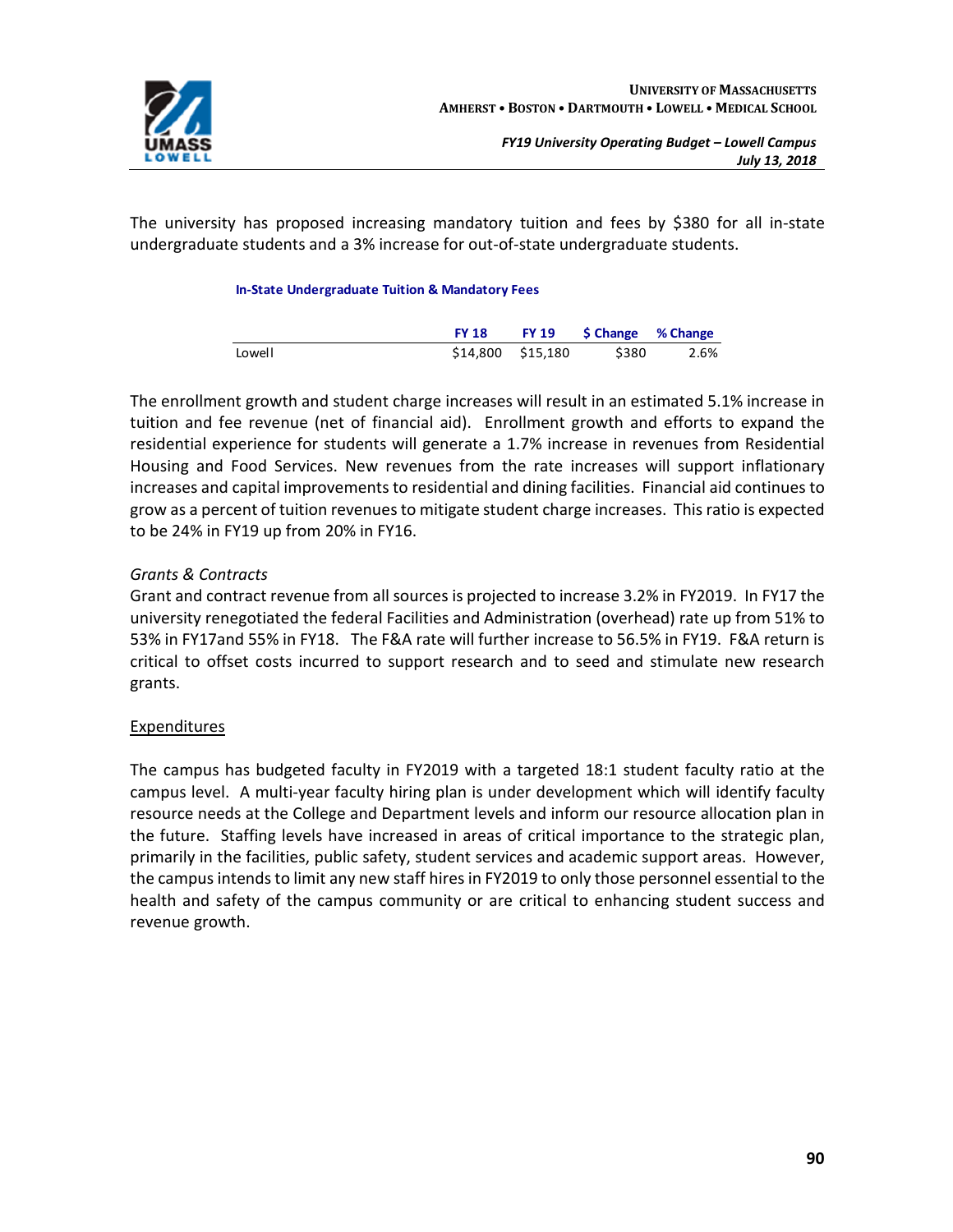

| <b>FY19 Employee FTE Report</b>         |                                       |                                       |                                            | <b>FY19</b>   | <b>FY18</b>   | <b>FY17</b>                 |
|-----------------------------------------|---------------------------------------|---------------------------------------|--------------------------------------------|---------------|---------------|-----------------------------|
|                                         |                                       |                                       |                                            | <b>Budget</b> |               | (Q3 Snapshot) (Q3 Snapshot) |
|                                         |                                       | <b>FUNDING SOURCE</b>                 |                                            |               | (1)           | (1)                         |
|                                         | Restricted                            |                                       | Unrestricted                               | Totals        | <b>Totals</b> | Totals                      |
|                                         | 110                                   |                                       | 1,910                                      | 2,029         | 1,961         | 1,866                       |
|                                         | Grants / Gifts /<br><b>Endowments</b> | General<br><b>Operations</b>          | Independent<br><b>Business / Auxiliary</b> |               |               |                             |
|                                         | 110                                   | 1,822                                 | 89                                         | 2,029         | 1,961         | 1,866                       |
|                                         |                                       | <b>FUNCTIONAL EMPLOYEE CATEGORIES</b> |                                            |               |               |                             |
| <b>Faculty</b>                          | 10                                    | 832                                   |                                            | 843           | 807           | 783                         |
| <b>Staff</b>                            | 100                                   | 989                                   | 89                                         | 1,187         | 1,105         | 1,082                       |
| Executive / Administrative / Managerial |                                       | 66                                    | 3                                          | 69            | 65            | 63                          |
| Professional Non Faculty                | 86                                    | 688                                   | 40                                         | 813           | 764           | 738                         |
| Secretarial / Clerical                  | $\Omega$                              | 54                                    | 7                                          | 61            | 55            | 56                          |
| Technical / Paraprofessional            | 14                                    | 64                                    | 4                                          | 82            | 81            | 85                          |
| <b>Skilled Crafts</b>                   |                                       | 48                                    | 13                                         | 61            | 53            | 55                          |
| Service / Maintenance                   |                                       | 69                                    | 22                                         | 91            | 87            | 85                          |
| Vacant / New                            |                                       |                                       |                                            | 9             | 49            |                             |

*(1) Snapshot for prior yearsis point in time data offilled positions and does not reflect budgeted vacancies.*

Total campus operating expenditures are budgeted to increase 3.4%. The overall result of the changes in revenues and expenses is a projected positive 0.7% operating margin for FY2019. Achieving this bottom line will require the campus to continue to reallocate and reduce funding for personnel and non-personnel activities. In FY19 the campus will not fund \$15 million (or 4%) of Educational and General (E&G) costs and needs.

#### Capital Planning & Facility Improvements

During fiscal year 2019 UMass Lowell will continue to move forward with its highest priority capital projects, primarily a renovation program, despite a multiyear hiatus in state support for our capital plan. As previously noted, there are no new buildings planned for the near future. The focus of our effort is on improving space utilization, addressing deferred maintenance and making code and ADA-related improvements to our facilities.

In February of 2015, the campus borrowed \$100 million through UMBA to finance the McGauvran Dining hallrenovation project, the Pulichino-Tong Business(PTB) Center construction project and the acquisition of Perkins Apartments which have been converted to student housing this past fall. McGauvran opened in spring of 2015 and the PTB project was dedicated in April 2017. Additionally, the significant North Campus Quad pod project, which provided vital ADA and infrastructure improvements, was completed in the fall of 2016. This project and the space freed up with the occupancy of the PTB, provide a tremendous opportunity to begin the much-needed upgrades to the North Campus Science and Engineering buildings. All projects were completed on time and on budget.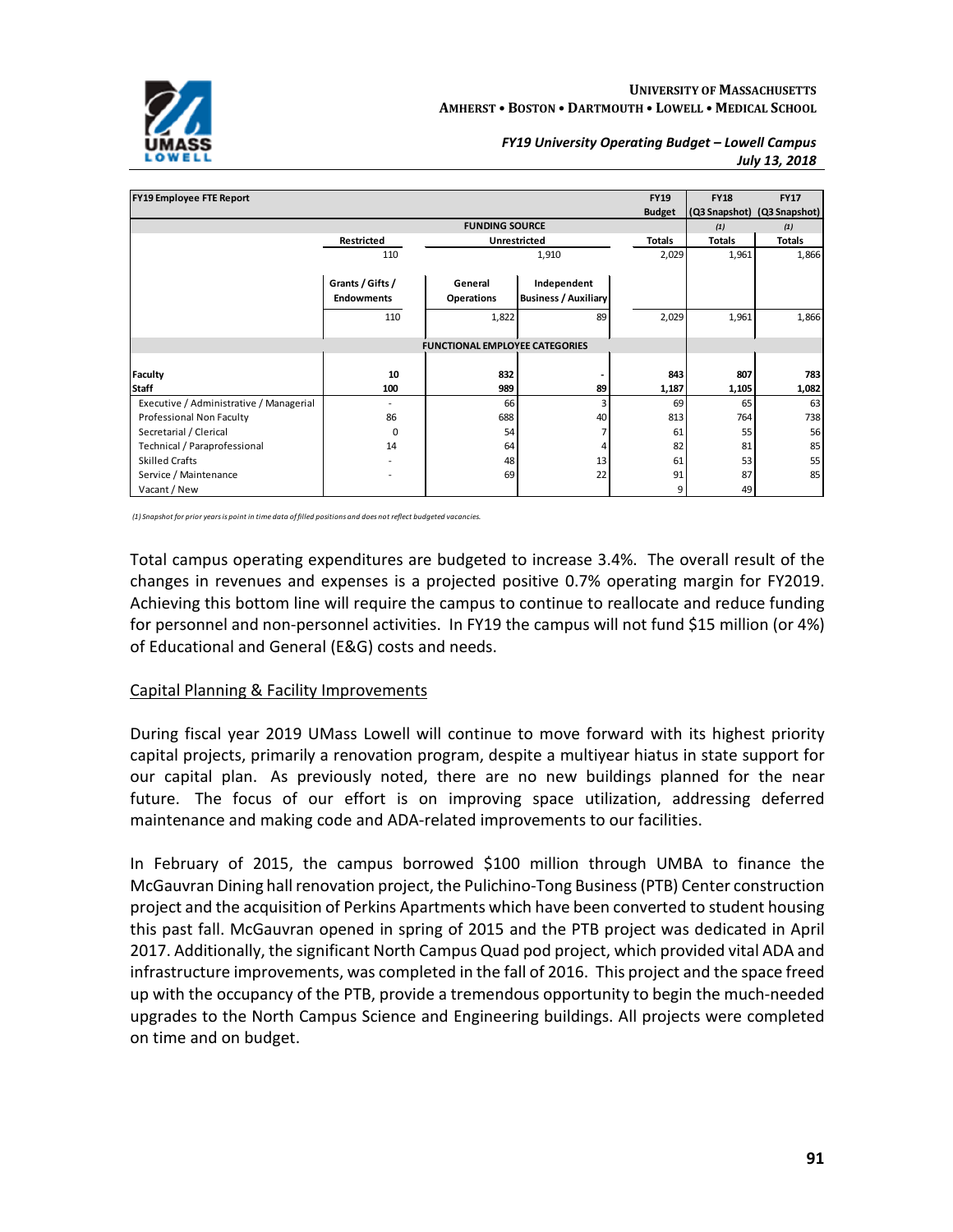



The renovations of Dandeneau and Perry will be complete in August 2018 and Jan 2019 respectively. The full renovation of Coburn Hall and the partial renovation of our Olsen Hall science building are moving forward despite the current hiatus in state capital funding. Coburn work will begin this summer. The University hassubmitted a request to the state for funding \$25 million to support the Coburn and Olsen projects, however, our multi-year financial plan does not assume that the campus will receive these funds. If the state does provide funding, the campus will be able to make greater progress on Olsen Hall and reduce the need of campus funds for Coburn enabling projects

Based on an in depth FY17 analysis conducted by Sightlines, the campus has a deferred maintenance project backlog of \$ 925 million that needs to be addressed over the next 10 years. While documenting the challenges, the study also commended UMass Lowell's commitment to capital investments in major renovation projects and its annual funding of deferred maintenance projects, which exceeds that of peer institutions.

Approximately 73 percent of this backlog represents immediate needs (0-3 years) whereby critical facility subsystemssuch as HVAC, electrical and plumbing systems, building envelopes and roofs have impending failure or are functioning at greatly degraded efficiency and increased expense. In addition, the Sightlines report has identified the systems that will come to the end of their useful lives over the next ten years as well as those spaces that will need renewal such that they can continue to meet the programmatic needs of the campus.

To simultaneously meet the functional needs of a growing research university as well as reduce the deferred maintenance backlog, the campus has prioritized renovation projects in its capital plan. The vast majority of spending planned during the FY2018-23 period will address longstanding deferred maintenance and increase the accessibility, utilization, and functionality of existing campus buildings. Key projects include the full renovation of Coburn Hall, the complete renovation of three floors of Dandeneau Hall, and the phased renovation of Olsen Hall.

Continued annual increases in operating budget allocations for preventative and on-going maintenance will also slow the growth of the backlog. The University's operating budget fully recognizes the costs of depreciation (consistent with the financial statement presentation). This recognition provides cash flow for campus capital improvements.

The campus has started or completed nearly all of the major facilities projects to be funded with debt in the current five-year capital plan. Moving forward, the primary sources of funds for new facilities, renewal, renovations and deferred maintenance will be the state, gifts, campus operating budgets and other external sources. The multi-year capital and financial plans are synchronized and updated regularly.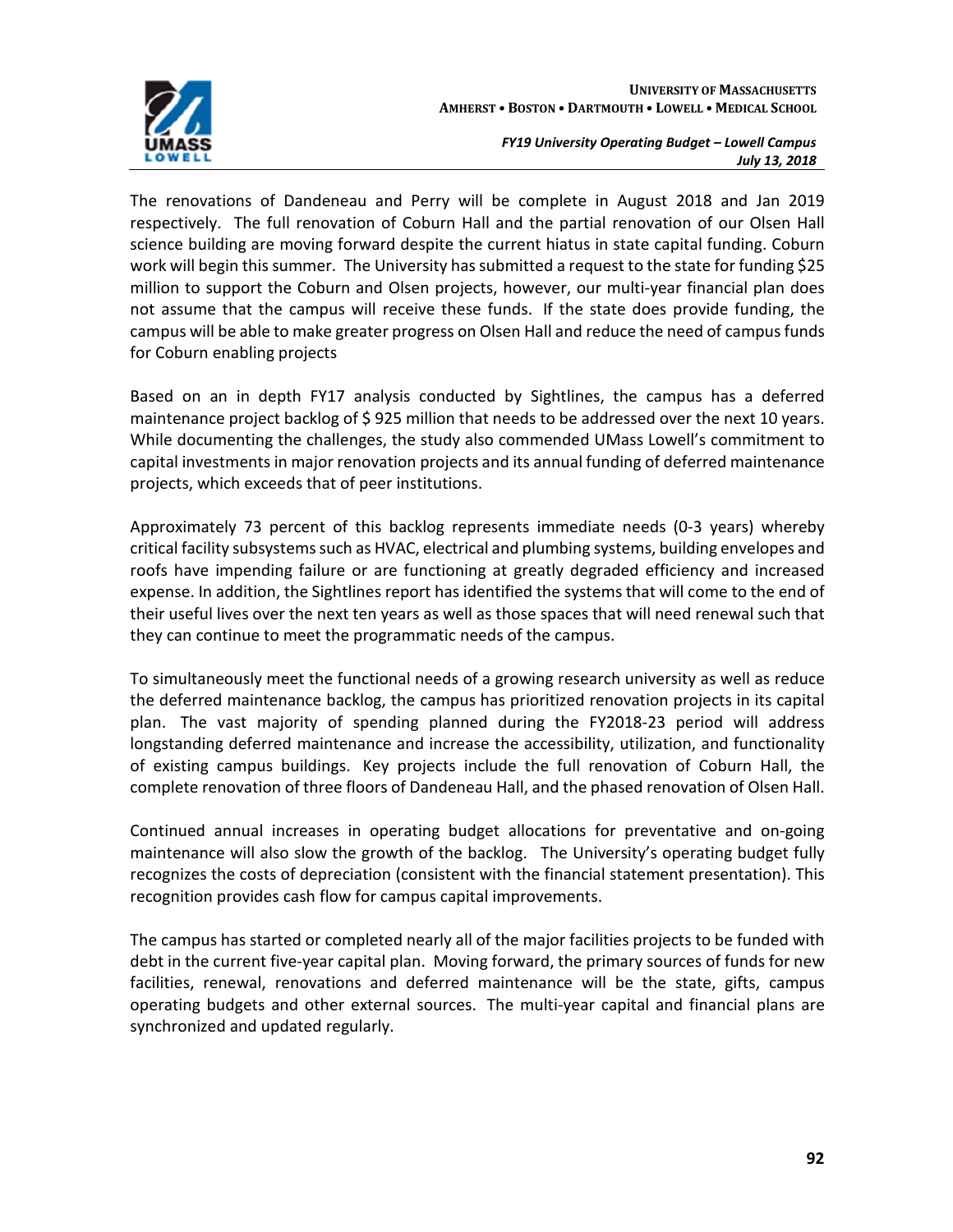

#### Campus Efficiency and Effectiveness Update

Striving to improve services and support a sustainable financial future are key elements of the Entrepreneurial Stewardship Pillar of Lowell's 2020 Strategic Plan. Numerous E&E initiatives in recent years reflect our on-going commitment to these goals. The campus has initiated many E&E projects and programs related to Energy, Information Technology, Human Resources, Purchasing and Revenue Generation. In addition, the campus is focusing on Academic Effectiveness and Efficiency efforts to identify programs focused on improving student success, course and program delivery, enhancing collaborations with other colleges and universities, laboratories and industry partners. The campus continues to look at ways to increase revenues through expanding the successful on-line program and enhancing our enrollment management activities to grow the number of out of state, international and Master's degree students.

#### *Academic Efficiency, Quality and Innovation*

Lowell's 2020 Strategic Plan is in alignment with the University's Academic E&E strategic priorities. The campus created the position of Vice Provost for Student Success and has reorganized a number of student service and advising programs under the Provost to improve retention and reduce the cost to students and their families, including exploring ways to reduce the cost of textbooks. We are implementing improved academic planning tools and systems to reduce low enrollment courses, improve class utilization and maximize enrollment in programs to more efficiently allocate faculty resources. Further reorganization of research administration and innovation and incubation programs and facilities will increase revenues and efficiencies in support of faculty and researchers.

#### *Energy, Utilities & Sustainability*

While the University continues to grow concurrent with increasing utility rates, we have set a goal to limit the increase of energy consumption on a per square foot basis. In FY2017, we reduced both energy consumption and cost on a per square foot basis by over 11% and 10% respectively. Net Metering Solar incentives, conservation projects and "mother nature" all contributed to these results.

Since 2011, energy consumption per square foot dropped 24.5%. We have done this, by proactively investing in conservation measures with campus funds as well as utility company financial incentives and grants. Concurrently we have limited the growth of our utility costs through peak demand management, strategic purchasing and utility bill management

Our \$26 million Accelerated Energy Project (AEP) in conjunction with DCAMM is about three quarters complete. It has conservation measures for 30 of our buildings with over 6,700 pieces of equipment upgraded ranging from heat plant boilers to LED lighting systems. The investment generates \$1.4 million of annual energy cost avoidance and addresses over \$10 million in deferred maintenance. AEP improves our energy consumption and is also addressing our infrastructure needs including boilers, air handlers, lighting and control systems. We've also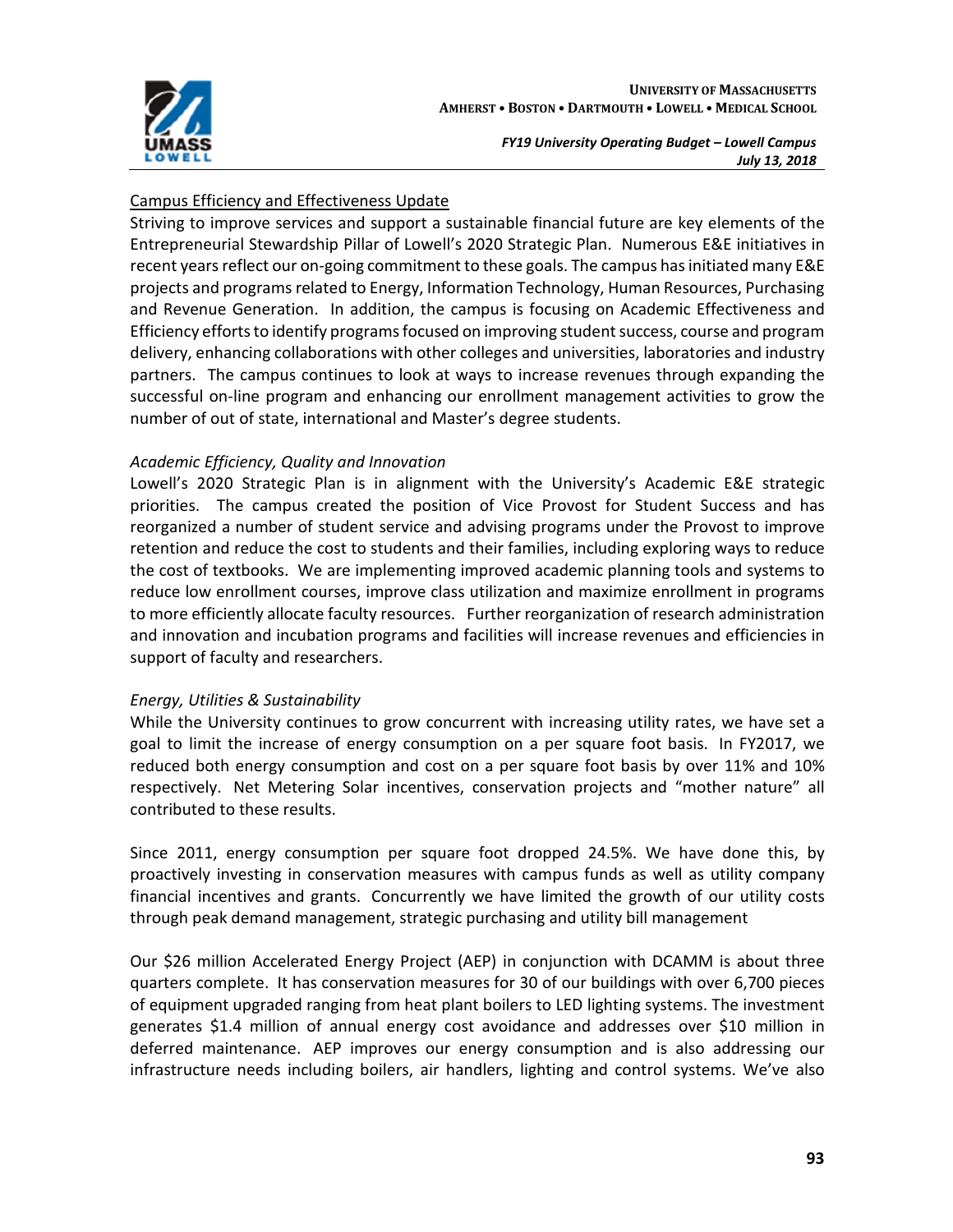

invested in a new electrical distribution system on south campus and new steam bunkers on North Campus.

Finally, the Lowell campus continues to partner with the system office and other campuses on system-wide contracting and procurement initiatives to drive savings and control costs and is excited with the launch of the "We are Better Together" business process review initiative that will drive savings, efficiencies and improved customer service throughout the University

#### **Campus Ratios FY2018 and FY2019**

#### *Operating Margin*

The University's original FY2018 Operating Budget approved by the Board of Trustees had a planned operating margin of 0.5% or \$2.7M. Currently, the campus is forecasting a slightly better operating margin of \$5.8M or a 1.0%. The campusis budgeting a \$3.2M or 0.7% operating margin for FY2019.

#### *Debt Ratio*

The campus projects our debt ratio to be 7.5% in FY19. Our multi-year plan continues to hold this ratio under the 8.0% policy threshold.

| <b>Key Ratios</b>                                      | <b>Budget</b><br><b>FY2019</b> | <b>Projection</b><br><b>FY2018</b> | <b>Actual</b><br><b>FY2017</b> | <b>Actual</b><br><b>FY2016</b> | <b>Actual</b><br><b>FY2015</b> |
|--------------------------------------------------------|--------------------------------|------------------------------------|--------------------------------|--------------------------------|--------------------------------|
| Operating Margin (%)                                   | 0.7%                           | 1.0%                               | 2.2%                           | 0.2%                           | 0.8%                           |
| Operating Margin (\$)                                  | 3.167                          | 4,607                              | 9.424                          | 696                            | 2,928                          |
| Operating Cash Flow Margin (%)                         | 13.8%                          | 13.9%                              | 14.6%                          | 12.8%                          | 13.3%                          |
| Operating Cash Flow Margin (\$)                        | 63,592                         | 62,378                             | 62,350                         | 51,839                         | 50,613                         |
| Debt Service Burden (%)                                | 7.5%                           | 7.7%                               | 7.3%                           | 7.5%                           | 7.6%                           |
| Annual Debt Service Coverage (x)                       | 1.8                            | 1.8                                | 2.0                            | 1.7                            | 1.7                            |
| Debt Service (P+I)                                     | 35.146                         | 35.004                             | 31.155                         | 31.295                         | 29,330                         |
| Spendable Cash & Investments to Operating Expenses (x) | 0.22                           | 0.24                               | 0.31                           | 0.34                           | 0.34                           |
| <b>FTE Enrollment</b>                                  | 14,836                         | 14,424                             | 13,905                         | 13,621                         | 13,369                         |

#### Attachments

- Campus Revenue and Expenses
- Tuition & Fee Schedule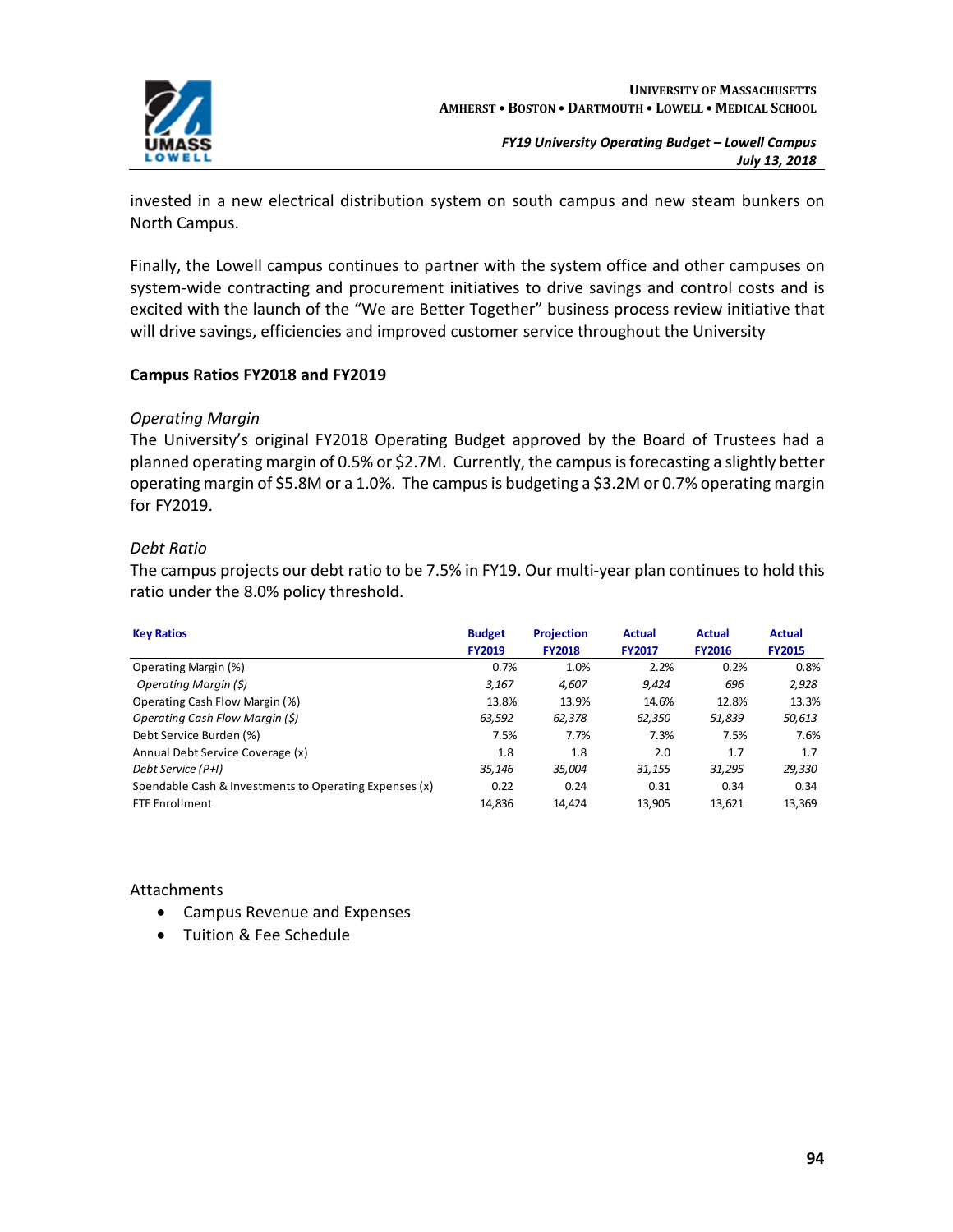

| (\$ in Thousands)               |               |                   | <b>LOWELL</b>   |         |               |               |               |
|---------------------------------|---------------|-------------------|-----------------|---------|---------------|---------------|---------------|
| <b>Revenues</b>                 | <b>Budget</b> | <b>Projection</b> | <b>Variance</b> |         | <b>Actual</b> | <b>Actual</b> | <b>Actual</b> |
|                                 | <b>FY2019</b> | <b>FY2018</b>     | \$              | %       | FY2017        | <b>FY2016</b> | <b>FY2015</b> |
| <b>Gross Tuition &amp; Fees</b> | 269,821       | 256,665           | 13,156          | 5.1%    | 243,228       | 224,065       | 205,731       |
| <b>Tuition Discounts</b>        | (64,403)      | (60, 709)         | (3,694)         | 6.1%    | (54,517)      | (45, 417)     | (40, 768)     |
| <b>Tuition Discount Rate</b>    | 23.9%         | 23.7%             |                 |         | 22.4%         | 20.3%         | 19.8%         |
| <b>Net Tuition &amp; Fees</b>   | 205,418       | 195,956           | 9,462           | 4.8%    | 188,711       | 178,648       | 164,963       |
| Grants                          | 44,584        | 43,217            | 1,367           | 3.2%    | 42,190        | 41,346        | 44,186        |
| Sales & Service, Educational    | 814           | 790               | 24              | 3.0%    | 767           | 89            | 66            |
| <b>Auxiliary Enterprises</b>    | 66,774        | 65,846            | 928             | 1.4%    | 60,570        | 57,782        | 52,725        |
| Other Operating                 | 7,435         | 7,218             | 217             | 3.0%    | 7,008         | 7,984         | 8,205         |
| State appropriations            | 120,354       | 118,770           | 1,584           | 1.3%    | 111,859       | 104,725       | 96,633        |
| Other NonOperating              | 28,032        | 29,177            | (1, 145)        | $-3.9%$ | 28,738        | 27,826        | 23,378        |
| <b>Total Revenues</b>           | 473,410       | 460,974           | 12,436          | 2.7%    | 439,843       | 418,400       | 390,156       |
|                                 |               |                   |                 |         |               |               |               |
| <b>Expenses</b>                 | <b>Budget</b> | <b>Projection</b> | <b>Variance</b> |         | <b>Actual</b> | <b>Actual</b> | <b>Actual</b> |
|                                 | <b>FY2019</b> | <b>FY2018</b>     | \$              | %       | <b>FY2017</b> | <b>FY2016</b> | <b>FY2015</b> |
| Salaries & Fringe               | 273,894       | 263,926           | 9,968           | 3.8%    | 249,312       | 239,536       | 219,200       |
| Non-personnel                   | 124.252       | 122.156           | 2.096           | 1.7%    | 116.761       | 114.923       | 111.693       |

| <b>Total Expenses</b>        | 470.143 | 455.166 | 14,977 | 3.3% | 428.306 | 417.850 | 387,313 |
|------------------------------|---------|---------|--------|------|---------|---------|---------|
| Interest                     | 21.500  | 21.391  | 109    | 0.5% | 18.790  | 21.272  | 18.371  |
| Depreciation                 | 39.236  | 36.682  | 2.554  | 7.0% | 34.127  | 32.985  | 28,666  |
| Scholarships and fellowships | 11.261  | 11.011  | 250    | 2.3% | 9.316   | 9.134   | 9,383   |
| Non-personnel                | 124.252 | 122.156 | 2.096  | 1.7% | 116.761 | 114.923 | 111.693 |
|                              |         |         |        |      |         |         |         |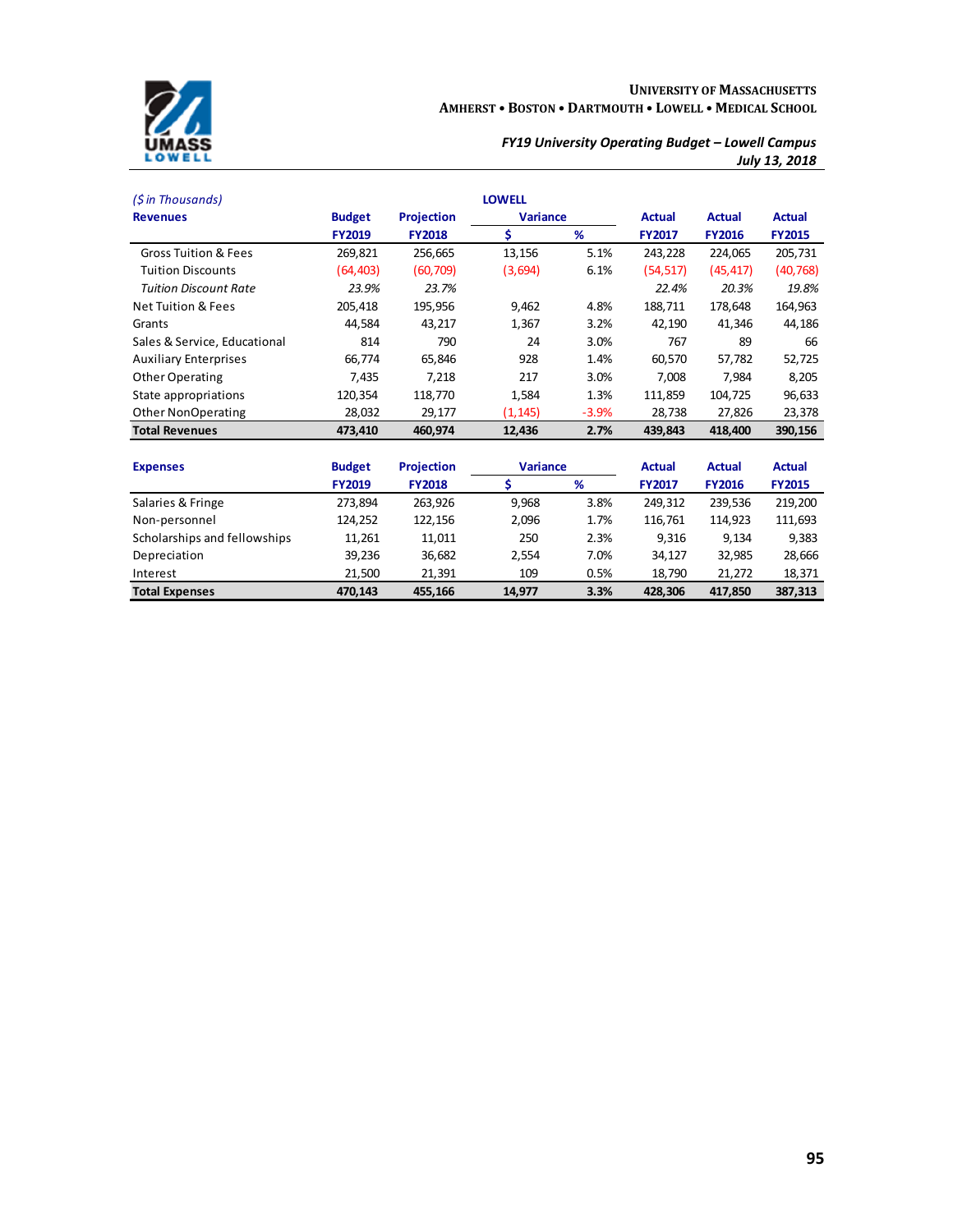# **UNIVERSITY OF MASSACHUSETTS, LOWELL**

# **STUDENT TUITION & FEE SCHEDULES**

FY 2019 TUITION & MANDATORY FEES FY 2019 NON-MANDATORY FEES FY2019 STUDENT FEES FOR REVENUE-BASED OPERATIONS FY2019 ADMINISTRATIVE CHARGES INCLUDING SALES & SERVICES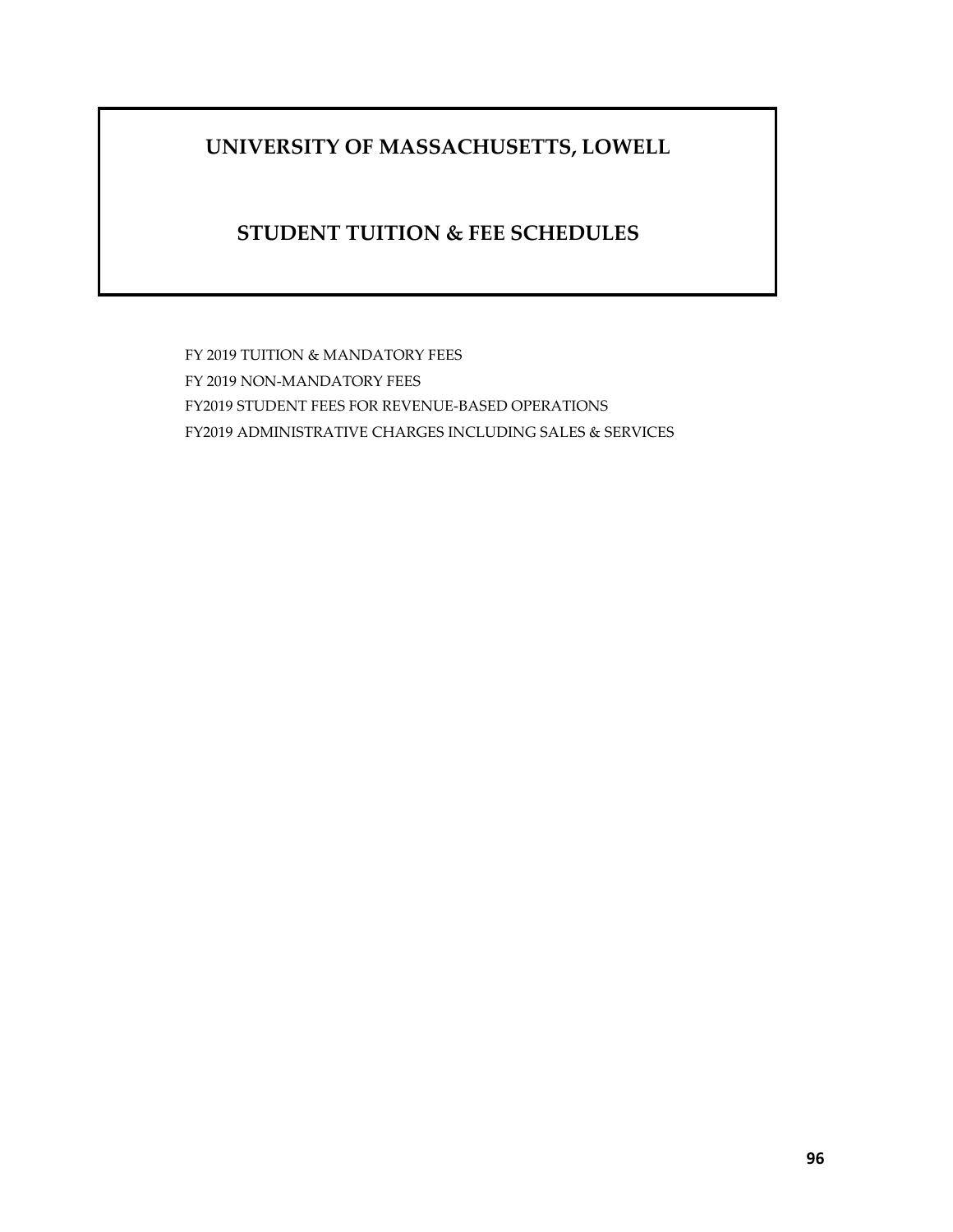#### **SUMMARY TABLE FY 2019 TUITION & MANDATORY FEES**

|                                                                          | FY2017   | <b>FY2018</b> | FY2019   | FY18-19   | FY18-19  |
|--------------------------------------------------------------------------|----------|---------------|----------|-----------|----------|
|                                                                          | Actual   | Actual        | Proposed | \$ change | % change |
| <b>UNDERGRADUATE</b>                                                     |          |               |          |           |          |
| <b>TUITION</b>                                                           |          |               |          |           |          |
| Undergraduate (in state)                                                 | \$13,932 | \$14,350      | \$14,710 | \$360     | 2.5%     |
| Undergraduate (out-of-state)                                             | \$30,500 | \$31,415      | \$32,357 | \$942     | 3.0%     |
| Undergraduate (regional & proximity)                                     | \$24,114 | \$25,029      | \$25,971 | \$942     | 3.8%     |
| <b>MANDATORY FEES</b>                                                    |          |               |          |           |          |
| Campus Technology Fee (Undergraduate and Graduate)                       | \$250    | \$250         | \$250    | \$0       | 0.0%     |
| Student Activity Fee (Undergraduate& Graduate)**                         | \$125    | \$200         | \$220    | \$20      | 10.0%    |
| TOTAL MANDATORY FEES & TUITION                                           |          |               |          |           |          |
| Undergraduate (in state)                                                 | \$14,307 | \$14,800      | \$15,180 | \$380     | 2.6%     |
| Undergraduate (out-of-state)                                             | \$30,875 | \$31,865      | \$32,827 | \$962     | 3.0%     |
| Undergraduate (regional & proximity)                                     | \$24,489 | \$25,479      | \$26,441 | \$962     | $3.8\%$  |
| <b>RESIDENTS ONLY</b>                                                    |          |               |          |           |          |
| Average Residence Hall Rent                                              | \$7,975  | \$8,254       | \$8,400  | \$146     | 1.8%     |
| Average Board                                                            | \$4,098  | \$4,242       | \$4,348  | \$106     | 2.5%     |
| <b>SUBTOTAL</b>                                                          | \$12,073 | \$12,495      | \$12,748 | \$253     | 2.0%     |
| TOTAL TUITION AND ROOM & BOARD                                           |          |               |          |           |          |
| Undergraduate (in state)                                                 | \$26,380 | \$27,295      | \$27,928 | \$633     | 2.3%     |
| Undergraduate (out-of-state)                                             | \$42,948 | \$44,360      | \$45,576 | \$1,215   | 2.7%     |
| Undergraduate (regional & proximity)                                     | \$36,562 | \$37,974      | \$39,189 | \$1,215   | 3.2%     |
| <b>GRADUATE</b>                                                          |          |               |          |           |          |
| <b>TUITION</b>                                                           |          |               |          |           |          |
| Graduate (in state)*                                                     | \$14,304 | \$14,590      | \$14,590 | \$0       | $0.0\%$  |
| Graduate (out-of-state)*                                                 | \$25,853 | \$26,370      | \$26,370 | \$0       | $0.0\%$  |
| Graduate (regional & proximity)*                                         | \$21,884 | \$22,401      | \$22,401 | \$0       | $0.0\%$  |
| <b>MANDATORY FEES</b>                                                    |          |               |          |           |          |
| Campus Technology Fee (Undergraduate and Graduate)                       | \$250    | \$250         | \$250    | \$0       | $0.0\%$  |
| Student Activity Fee (Undergraduate& Graduate)**                         | \$125    | \$200         | \$220    | \$20      | 10.0%    |
| TOTAL MANDATORY FEES & TUITION                                           |          |               |          |           |          |
| Graduate (in state)                                                      | \$14,679 | \$15,040      | \$15,060 | \$20      | 0.1%     |
| Graduate (out-of-state)                                                  | \$26,228 | \$26,820      | \$26,840 | \$20      | 0.1%     |
| Graduate (regional & proximity)                                          | \$22,259 | \$22,851      | \$22,871 | \$20      | 0.1%     |
| <b>RESIDENTS ONLY</b>                                                    |          |               |          |           |          |
| Average Residence Hall Rent                                              | \$7,975  | \$8,254       | \$8,400  | \$146     | 1.8%     |
| Average Board                                                            | \$4,098  | \$4,242       | \$4,348  | \$106     | 2.5%     |
| <b>SUBTOTAL</b>                                                          | \$12,073 | \$12,495      | \$12,748 | \$253     | 2.0%     |
| TOTAL TUITION AND ROOM & BOARD                                           |          |               |          |           |          |
| Graduate (in state)                                                      | \$26,752 | \$27,536      | \$27,808 | \$273     | 1.0%     |
| Graduate (out-of-state)                                                  | \$38,301 | \$39,315      | \$39,588 | \$273     | 0.7%     |
| Graduate (regional & proximity)                                          | \$34,332 | \$35,346      | \$35,619 | \$273     | 0.8%     |
| * Graduate fee charges are on a 9 credit load basis.                     |          |               |          |           |          |
| *\$20 increase to be directed toward Student Sustainabiliity Initiatives |          |               |          |           |          |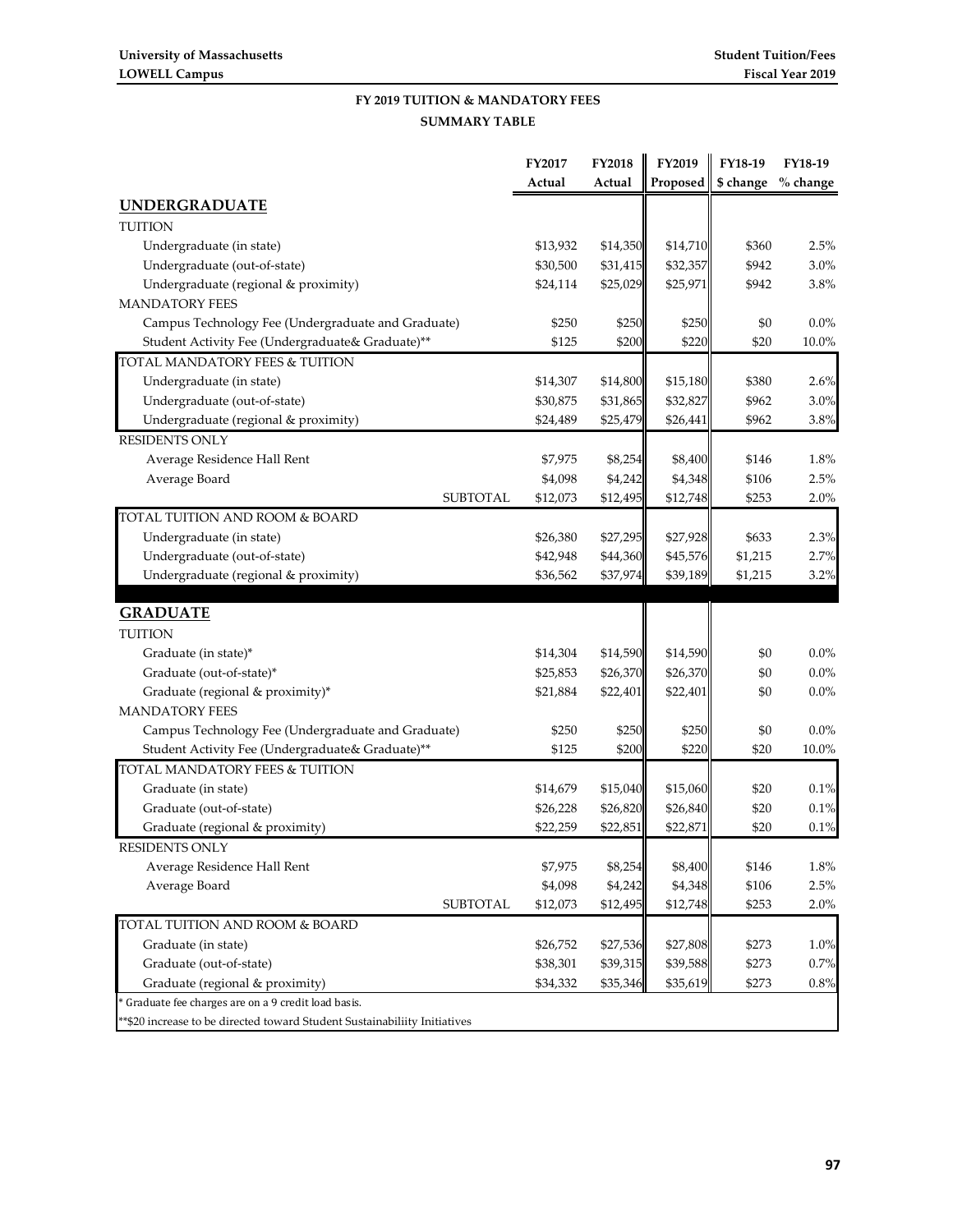#### **FY 2019 NON-MANDATORY FEES**

|                                                       | FY2017       | <b>FY2018</b> | FY2019       | \$ Change | % Change  |
|-------------------------------------------------------|--------------|---------------|--------------|-----------|-----------|
|                                                       | Actual       | Actual        | Proposed     | FY2018-19 | FY2018-19 |
| <b>Administrative Fees</b>                            |              |               |              |           |           |
| Mass PIRG (\$11/semester)*                            | \$0          | \$22          | \$22         | \$0       | N/A       |
| Sustainability Fee (\$10/semester)                    | \$20         | \$20          |              |           | $0.0\%$   |
| <b>International Fees</b>                             |              |               |              |           |           |
| <b>International Student Fee</b>                      | \$1,000      | \$1,000       | \$1,000      | \$0       | 0.0%      |
| Hessen Exchange Program Fee                           | \$3,500      | \$3,500       | \$3,500      | \$0       | $0.0\%$   |
| Study Abroad Fee                                      | \$300        | \$300         | \$300        | \$0       | 0.0%      |
| <b>Health Fees</b>                                    |              |               |              |           |           |
| <b>Student Health Insurance</b>                       | \$1,435      | \$1,568       | \$1,614      | \$46      | 2.9%      |
| <b>Program Fees</b>                                   |              |               |              |           |           |
| HESI Nursing Exit and Specialty Exams (cost per exam) | \$47 to \$80 | \$47 to \$80  | \$47 to \$80 | \$0       | $0.0\%$   |
| Advanced Health Assessment Fee (Graduate) ***         | \$400        | \$450         | \$450        | \$0       | $0.0\%$   |
| Ed. D Online Summer Residency Fee                     | \$850        | \$850         | \$850        | \$0       | $0.0\%$   |
| M.Ed. Curriculum & Instruction Pre-Practicum Charge   | \$150        | \$150         | \$150        | \$0       | $0.0\%$   |
| <b>Differential Tuition Charges</b>                   |              |               |              |           |           |
| Francis College of Engineering Fee                    | \$750        | \$875         | \$950        | \$75      | 8.6%      |
| Kennedy School of Sciences Fee                        | \$600        | \$670         | \$745        | \$75      | 11.2%     |
| Music Fee                                             | \$670        | \$670         | \$670        | \$0       | 0.0%      |
| Art Fee                                               | \$500        | \$500         | \$500        | \$0       | $0.0\%$   |
| Manning School of Business Fee                        | \$450        | \$670         | \$700        | \$30      | 4.5%      |
| College of Health Sciences Fee                        | \$600        | \$670         | \$700        | \$30      | 4.5%      |

\* Mass PIRG charges are subject to student referenda. Inactive in AY2016-17.

There will only be a charge if a majority of students vote in favor of fee.

\*\*\* Required of certain School of Health and Environment students taking a specific course at UMass Worcester.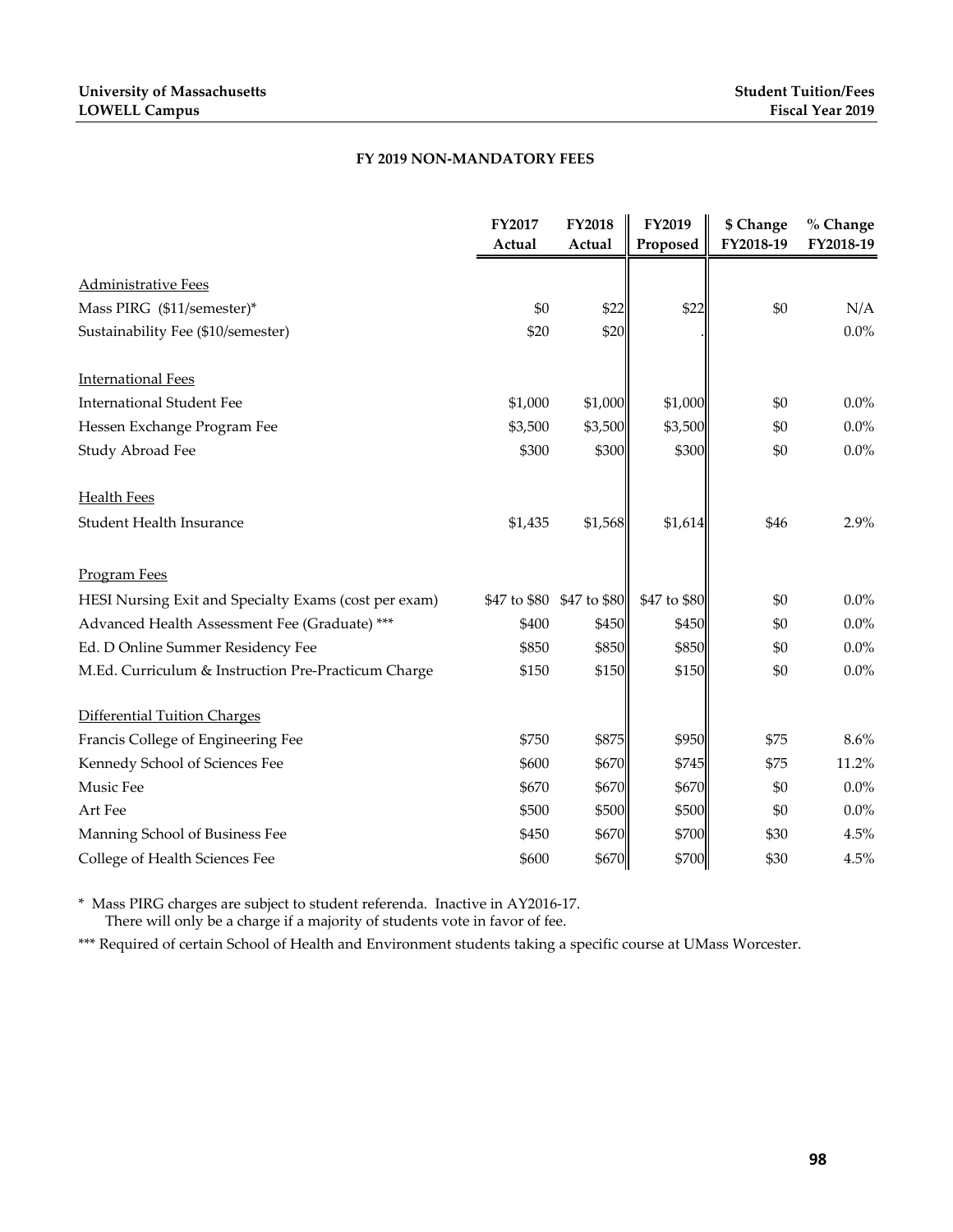## **FY2019 STUDENT FEES FOR REVENUE-BASED OPERATIONS**

|                                                           | FY2017   | FY2018   | FY2019             | \$ Change % Change  |            |
|-----------------------------------------------------------|----------|----------|--------------------|---------------------|------------|
| <b>AUXILIARY CHARGES</b>                                  | Actual   | Actual   | Proposed           | FY2018-19 FY2018-19 |            |
|                                                           |          |          |                    |                     |            |
| <b>Auxiliary Fees</b>                                     |          |          |                    |                     |            |
| Residence Halls Rooms:***                                 |          |          |                    |                     |            |
| Rate A<br>Concordia Double                                |          |          |                    |                     |            |
|                                                           | \$7,975  | \$8,254  | \$8,400            | \$146               | 1.8%       |
| Fox Triple /Quad                                          | \$7,975  | \$8,254  | \$8,400<br>\$8,400 | \$146               | 1.8%       |
| Leitch & Bourgeois Quad                                   | \$7,975  | \$8,254  |                    | \$146               | 1.8%       |
| Rate B<br>Fox Double                                      |          |          | \$8,500            | $-$ \$349           | $-3.9\%$   |
| Rate C                                                    | \$8,550  | \$8,849  |                    |                     |            |
| Fox Enhanced Double                                       | \$8,550  | \$8,849  | \$8,650            | $-$199$             | $-2.2%$    |
|                                                           | \$8,550  | \$8,849  | \$8,650            | $-$199$             | $-2.2%$    |
| Leitch & Bourgeois Double<br>Rate D                       |          |          |                    |                     |            |
|                                                           | \$9,425  | \$9,755  | \$9,250            | $- $505$            | $-5.2\%$   |
| ICC Double (& Quad)<br>Rate E                             |          |          |                    |                     |            |
| Concordia Singles                                         | \$9,425  | \$9,755  | \$9,950            | \$195               | 2.0%       |
| River Hawk Village Traditional                            |          | \$9,755  | \$9,950            | \$195               | 2.0%       |
| Fox Special Single                                        |          |          | \$9,950            | \$0                 | <b>NEW</b> |
| Sheehy Suite                                              | \$9,500  | \$9,833  | \$9,950            | \$117               | 1.2%       |
| Rate F                                                    |          |          |                    |                     |            |
| Donahue Suites                                            | \$9,500  | \$9,833  | \$10,350           | \$517               | 5.3%       |
| Rate G                                                    |          |          |                    |                     |            |
| <b>Riverview Suites East</b>                              | \$10,500 | \$10,868 | \$10,868           | \$0                 | $0.0\%$    |
| Rate H                                                    |          |          |                    |                     |            |
| <b>University Suites</b>                                  | \$10,650 | \$11,023 | \$10,950           | $-$73$              | $-0.7%$    |
| Rate I                                                    |          |          |                    |                     |            |
| Merrimack Double                                          | \$10,650 | \$11,023 | \$11,123           | \$100               | 0.9%       |
| Concordia Apt                                             |          |          | \$11,123           | \$0                 | <b>NEW</b> |
| <b>Riverview Suites West</b>                              | \$10,950 | \$11,333 | \$11,123           | $-$210$             | $-1.9%$    |
| Rate I                                                    |          |          |                    |                     |            |
| River Hawk Village Standard                               |          | \$11,023 | \$11,333           | \$310               | 2.8%       |
| 1301 Middlesex                                            | \$10,950 | \$11,333 | \$11,333           | \$0                 | $0.0\%$    |
| Merrimack Single                                          | \$10,950 | \$11,333 | \$11,333           | \$0                 | $0.0\%$    |
| Rate K                                                    |          |          |                    |                     |            |
| River Hawk Village Delux                                  |          | \$11,333 | \$11,600           | \$267               | 2.4%       |
| River Hawk Village Delux Townhouse                        |          | \$11,851 | \$11,600           | $-$251$             | $-2.1%$    |
|                                                           |          |          |                    |                     |            |
| <b>Meal Plan Options:</b>                                 |          |          |                    |                     |            |
| Platinum Unlimited + 350 points and 8 guest meals         | \$4,668  | \$4,832  | \$4,953            | \$121               | 2.5%       |
| Gold Unlimited + 200 points and 8 guest meals             | \$4,502  | \$4,660  | \$4,777            | \$117               | 2.5%       |
| Silver 125 Block Meals and \$450 points and 5 guest meals | \$4,098  | \$4,242  | \$4,348            | \$106               | 2.5%       |
|                                                           |          |          |                    |                     |            |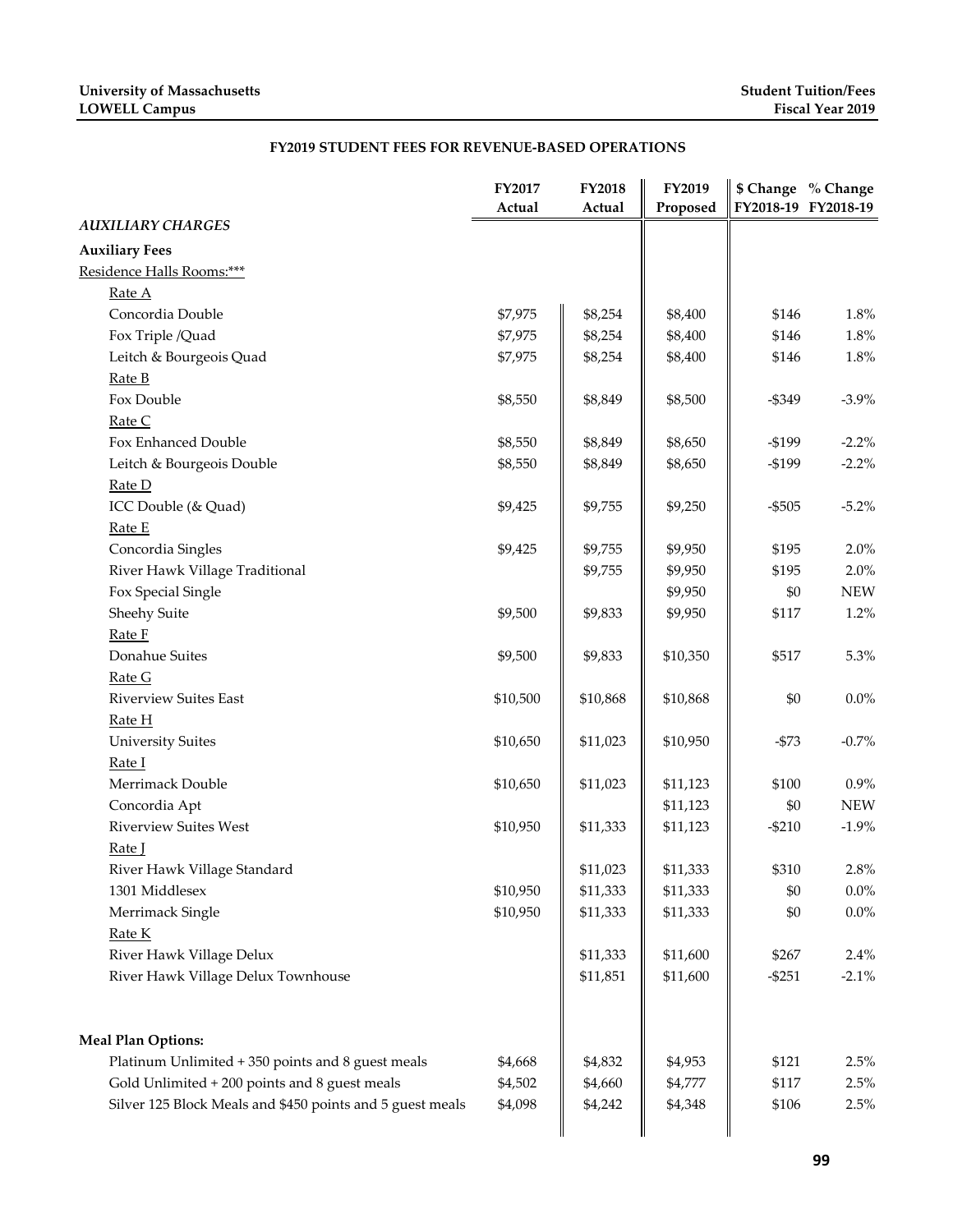#### **FY2019 STUDENT FEES FOR REVENUE-BASED OPERATIONS**

|                                                        | <b>FY2017</b><br>Actual | <b>FY2018</b><br>Actual | FY2019<br>Proposed | \$ Change % Change<br>FY2018-19 FY2018-19 |            |
|--------------------------------------------------------|-------------------------|-------------------------|--------------------|-------------------------------------------|------------|
| <b>Program Fees (Continuing Education)</b>             |                         |                         |                    |                                           |            |
| Continuing Studies/Corporate Education Tuition/Fees: * |                         |                         |                    |                                           |            |
| Undergrad Tuition per Credit Hour face to face**       | \$340                   | \$340                   | Up to \$360        | TBD                                       | <b>TBD</b> |
| Graduate Tuition per Credit Hour face to face          | \$575                   | \$575                   | Up to \$630        | <b>TBD</b>                                | <b>TBD</b> |
| Undergrad Tuition (High Tech/Corporate)                | \$450                   | \$450                   | Up to \$450        | TBD                                       | <b>TBD</b> |
| Undergrad Tuition (Online) per credit hour             | \$375                   | \$380                   | Up to \$400        | <b>TBD</b>                                | <b>TBD</b> |
| MSB Undergraduate Online Courses and Audit             | \$375                   | \$385                   | Up to \$425        | TBD                                       | <b>TBD</b> |
| Graduate Tuition (Online) per credit hour              | \$575                   | \$575                   | Up to \$630        | TBD                                       | <b>TBD</b> |
| Graduate Tuition (MBA) per credit hour                 | \$640                   | \$655                   | Up to \$835        | <b>TBD</b>                                | <b>TBD</b> |
| Graduate Tuition (Education) per credit hour           | \$470                   | \$470                   | Up to \$500        | TBD                                       | TBD        |
| MSIT and Masters in Engineering Management             | \$575                   | \$590                   | Up to \$625        | <b>TBD</b>                                | <b>TBD</b> |
| <b>Application Fee</b>                                 | \$60                    | \$60                    | UP to \$75         | <b>TBD</b>                                | <b>TBD</b> |
| <b>Registration Fee</b>                                | \$30                    | \$30                    | \$30               | \$0                                       | $0.0\%$    |
| Late Registration Fee                                  | \$50                    | \$50                    | \$50               | \$0                                       | $0.0\%$    |
| <b>Returned Check Fee</b>                              | \$30                    | \$30                    | \$30               | \$0                                       | $0.0\%$    |
| <b>Parking Fees:</b>                                   |                         |                         |                    |                                           |            |
| a Faculty/Staff (per contracts)                        | \$350                   | \$350                   | \$350              | \$0                                       | $0.0\%$    |
| <b>b</b> Adjunct Faculty                               | \$80                    | \$80                    | \$80               | \$0                                       | $0.0\%$    |
| c Part-time Staff                                      | \$175                   | \$175                   | \$175              | \$0                                       | $0.0\%$    |
| d Reserved/ Designated Parking                         | \$1,200                 | \$1,300                 | \$1,300            | \$0                                       | $0.0\%$    |
| e Resident Students                                    | Up to $$450$            | Up to $$450$            | Up to \$450        | \$0                                       | $0.0\%$    |
| f Commuter Students                                    | Up to \$450             | Up to $$450$            | Up to $$450$       | \$0                                       | $0.0\%$    |

\* In addition, Continuing Studies/Corporate Education also conducts a variety of community service and professional

development, typically non-credit in nature which charges are set as appropriate to the activity.

\*\* Tuition is priced on the listed credit hour unless the contact hour is different. Tuition is then based upon the listed contact hour. contact hour. Tuitism the contact hour is different. Tuitism is different. Tuitism is different. Tuitism is then  $\alpha$ 

\*\*\* Waived for Resident Advisors.

Parking fee notes:

d Cabinet members, \$1,300-TBD; Cumnock Designated, \$1,300-TBD; U Crossing Preferred, \$650; Wannalancit Preferred, \$650.

e,f No increase for students. Students accepted prior to 2014-15 academic year, \$367; students accepted in 2014-15,  $\frac{1}{1}$  \$420 and new students accepted AFTER 2015-16, \$450

Parking Fines: minimum, \$25; snow emergency parking violation, \$25; parking without decal, \$50; Expired Meter \$25; Handicapped parking violations, \$100.  $\frac{1}{2}$  and  $\frac{1}{2}$  and  $\frac{1}{2}$ , minimum,  $\frac{1}{2}$ , show emergency parking